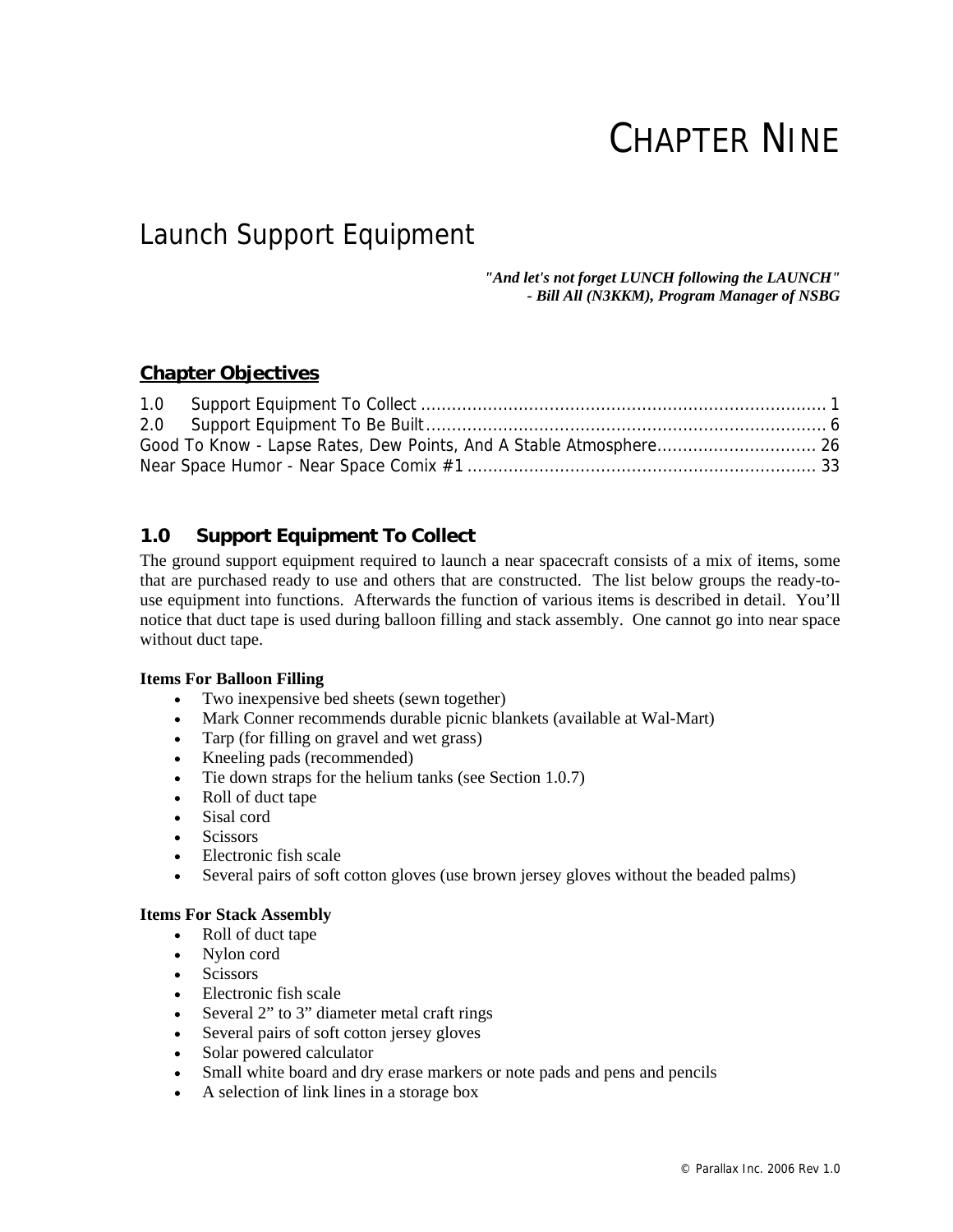- Bag of Styrofoam peanuts
- Laundry bag

#### **Launch Equipment**

- Lanyard release (see Section 2.3)
- Kite winders (see Section 2.3)
- Several pairs of leather gloves Note: Do not use the leather gloves when working with the balloon

#### **Items For Capsule Closeout**

- Folding table (recommended)
- Jeweler's screwdrivers
- One pair of straight slot and Phillips screwdrivers
- Small wire cutters
- Small parts like nuts, bolts, and coax barrel connectors
- Plastic zip ties and twister seals
- Lens brush
- A digital multimeter
- Flashlights $(s)$
- Butane lighter
- Shipping labels

#### **Items For Organizing Equipment**

- Boxes for small parts
- Several large gym bags or plastic tubs with lids
- Labels for bags or tubs

# 1.1. 1.0.1 Ground Support Equipment



**Equipment -** Gloves, knee pad, duct tape, etc.

Place two inexpensive bed sheets or picnic blankets on the ground before unpacking the balloon. Even when filled indoors, the balloon must be protected from dirt on the ground. The abrasive nature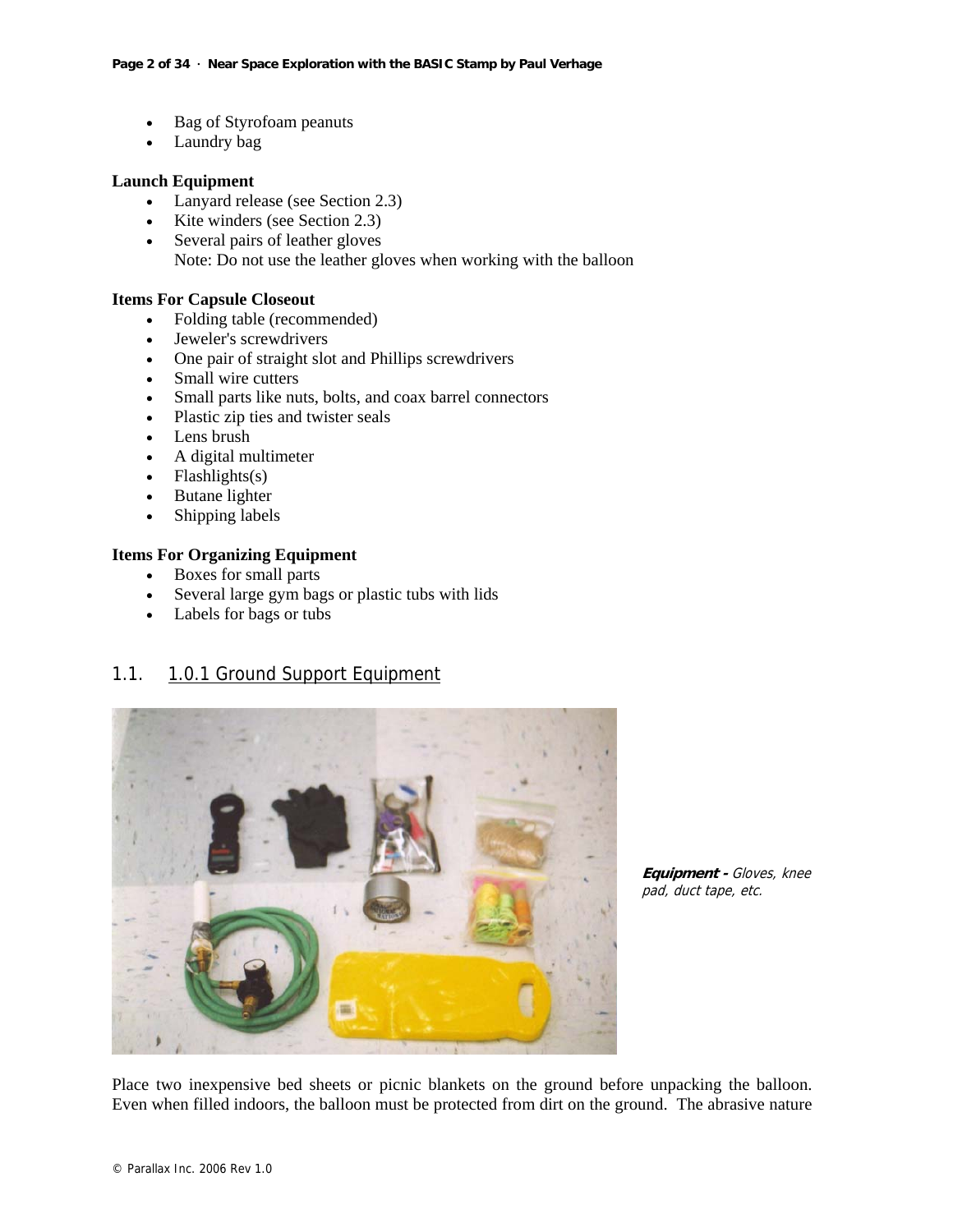of dirt damages the balloon skin during filling. Sew the bed sheets or picnic blankets together to create a large enough clean work space. For those mornings the grass is wet or when the balloon is filled on a gravely surface, place a tarp on the ground before the bed sheets. This may not be necessary with the picnic blankets as they may have a waterproof lining. Balloon Crews usually fill the balloon working on their knees. Help them out by giving them kneeling pads. Kneeling pads are available at garden supply stores. Capsule closeout can be performed on a launch tower or the bed of a truck, but it's easier if done on a table. Bring a portable folding table to the launch site if the Launch Crew cannot closeout the near spacecraft on a truck bed.

# 1.2. 1.0.2 Balloon Filling Equipment

Duct tape is used to seal the balloon after inflation. Don't purchase inexpensive duct tape with a weak adhesive. Instead, purchase a duct tape with a really strong and gooey adhesive. Sisal cord is the brown natural fiber cord with lots of frayed threads. The fraying threads increase its surface friction, making it more difficult for its knots to slip. While scissors are needed to cut cords, never let them near the balloon. Have crews cut cord away form the balloon. Electronic fish scales are available at fishing tackle stores. Electronic scales contain something like a strain gauge that determines force acting on them and a digital read-out. The scale measures the weight of the modules making up the near spacecraft and the lift generated by helium in the balloon. Use only one scale to measure both weight and lift, as two separate scales may not be calibrated the same. Anyone handling the balloon is required to wear soft cotton gloves. Gloves prevent abrasive skin from contacting the balloon. Gloves also keep skin oils off the latex of the balloon, where it may weaken the balloon (I don't know this for certain, but the concern has been expressed repeatedly by others). In addition to protecting your investment in the balloon and helium, gloves make balloon filling more comfortable for the balloon crew. Helium expanding out of the tank sucks up heat from filling equipment. Even during the summer, balloon crews will want to wear warm gloves.

#### 1.3. 1.0.3 Stack Assembly Equipment

All knots tied in the load line are taped over with duct tape. The Stack Crew and the Balloon Crew can share the same duct tape, since it takes only a few moments to get the needed tape. Do not use the inexpensive "fake" duct tape. Nylon cord forms the backbone of the near space stack and is called the load line. Load line is used to unite the balloon to the parachute. An inexpensive twisted nylon cord is sufficient. Scissors are needed to cut the load line. As mentioned earlier, use the same electronic fish scale to measure the weight of each module as is used to measure the balloon's lift. Metal rings are used to as a pulley to raise (or lower) the balloon in preparation for launch. Craft stores and the crafts department of retail stores carry a selection of two and three-inch diameter metal rings that are suitable. The rings are made from approximately 1/8" diameter wire and are used for crafts like macramé. Even if the ends of the rings are welded together, cover the weld (or butt joint) with a wrap or two of duct tape. The tape smoothes the joint and protects the lanyards from getting cut as they brush against the sharp joint. One ring is needed for a launch and the ring is reusable if the capsules are not separated from the balloon. If flight termination units (FTUs) are used on near space missions, then one ring per launch is needed. Regardless, purchase at least half a dozen rings to ensure having one on hand at launch. A roll of sisal line is needed to tie off the balloon. Sisal line has a rough surface from its exposed threads and is less likely to come untied. The Launch Crew needs access to a calculator with solar cell backup. Don't rely solely on the human brain for mathematical calculations when attempting to launch a minimum lift balloon. Forgetting to carry the one from an addition dooms the flight to bouncing across the ground rather than ascending into near space. Rather than risk someone forgetting his or her calculator, toss an inexpensive calculator into the launch equipment. If you're not supposed to rely solely on the human brain for calculations, you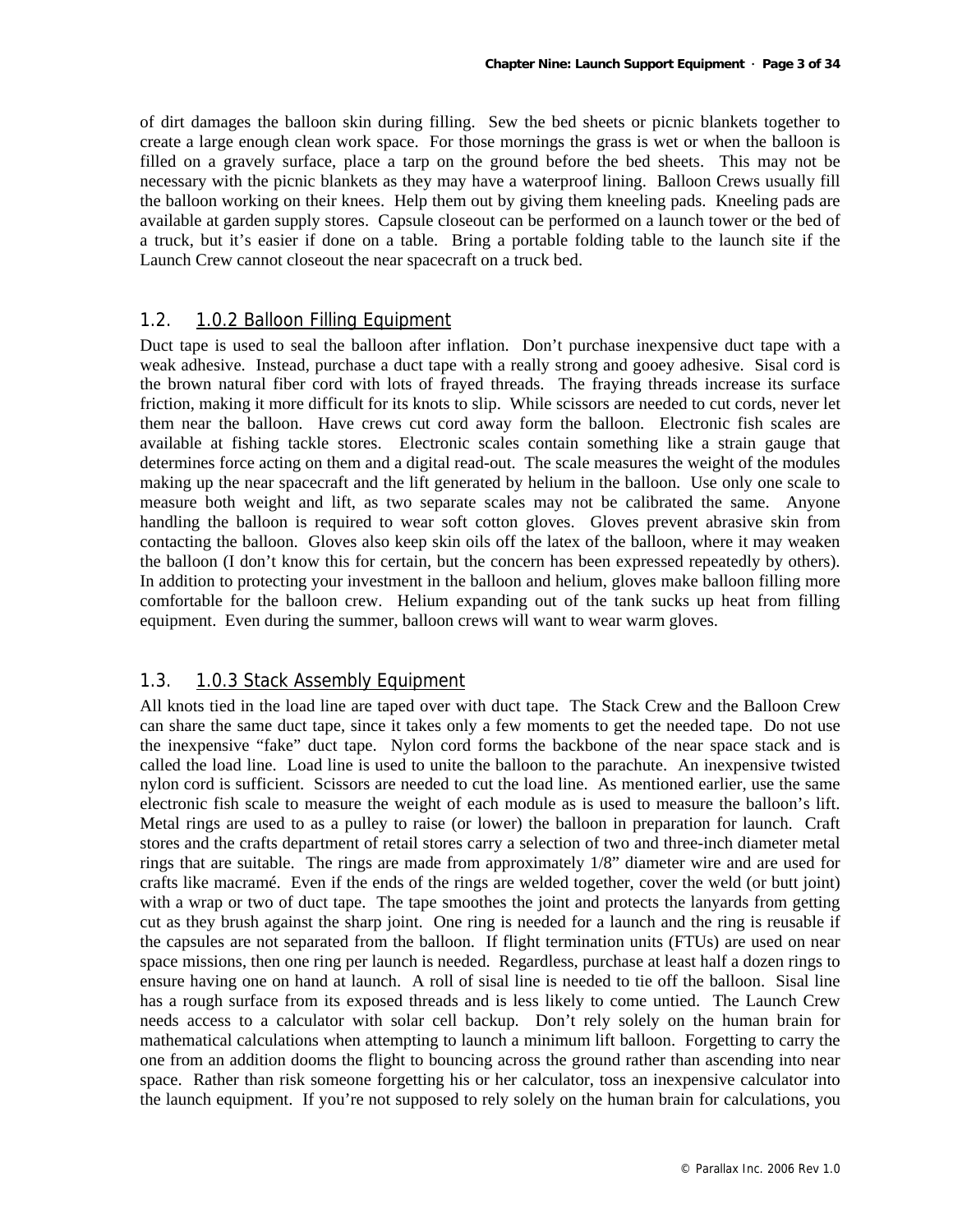should not rely solely on the human memory to recall launch calculations and plans. Have a small white board and dry erase marker handy at the launch site to record launch plans like weights and lifts. Barring a white pad, at least have access to a note pad and pencil to document the same information (don't forget to bring your notes back with you for use in a final report on the mission – please do not litter). Before launch the interior space of each module is filled with loose Styrofoam peanuts. Purchase the real peanut-shaped peanuts and not the disc-shaped peanuts. Do not use the cornstarch based biodegradable peanuts that turn to mush when exposed to water unless you want to hose out the modules of the near spacecraft. Stores like Mailboxes Etc sell Styrofoam peanuts. Use clean peanuts, do not use recycled ones. Finally purchase a mesh laundry bag to store the Styrofoam peanuts. Along with some mesh laundry bags; stores sell an opened plastic frame for holding the bag open. Purchase one of these if you can find it.



**Styrofoam Peanuts -** in mesh laundry bag

1.4. 1.0.4 Miscellaneous Tools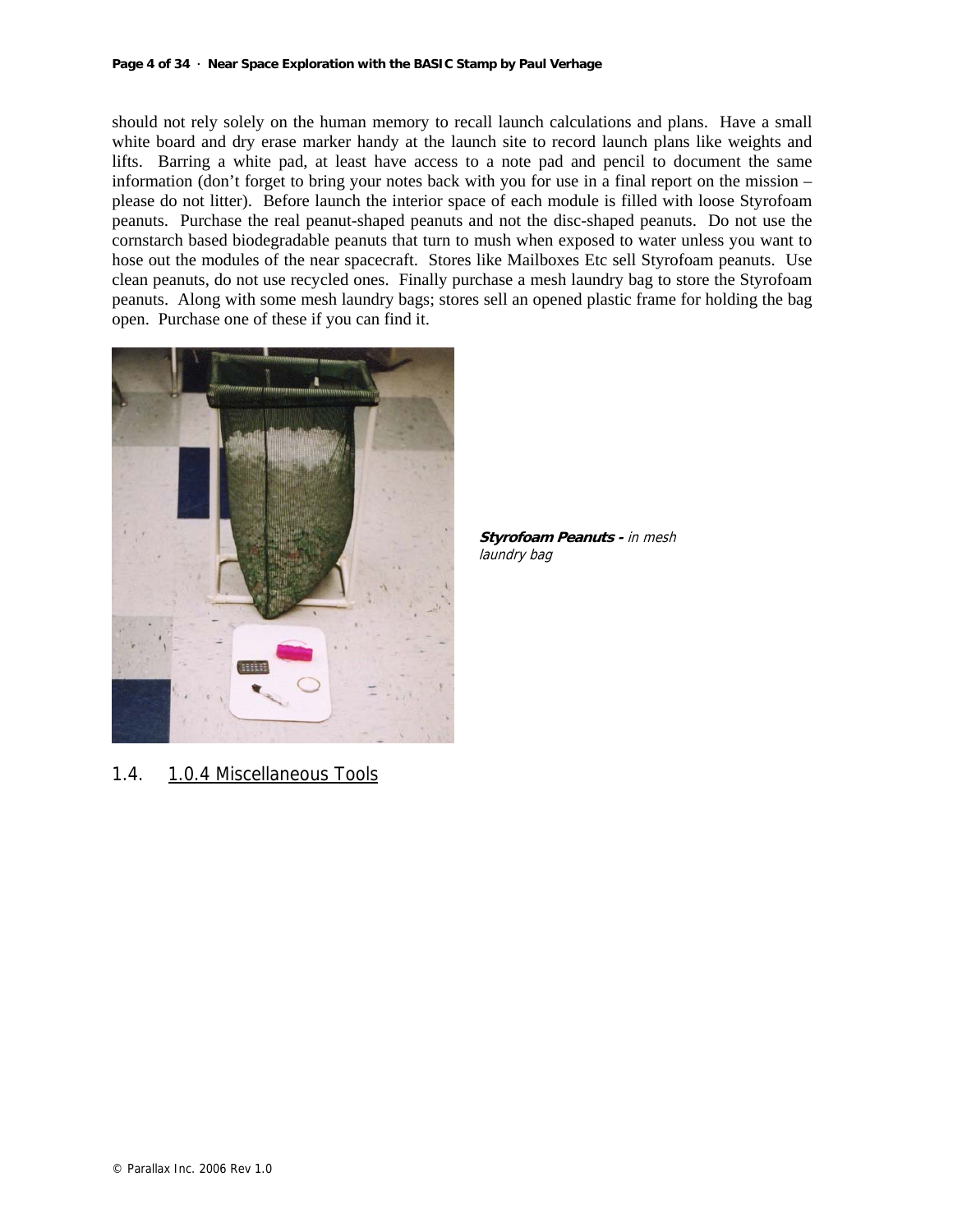

**Miscellaneous Tools**

The miscellaneous tools are seldom needed, but at times they are needed, they will save a launch. A set of wire cutters are needed to perform surgery on the avionics or to cut bad zip ties. If a nylon line must be cut in the field, use the lighter to melt the cut end of the nylon line to prevent it from fraying. There should be no frayed nylon lines, either melt them or cover them in duct tape. A quick wipe with a lens brush before launch allows the near spacecraft to return higher quality images. Keep spare shipping tags with the launch equipment to label capsules with lost or damaged shipping tags or for those times when the original shipping tag needs to be updated at the last minute. A digital multimeter (DMM) is needed to measure battery voltages before flight (ensuring discharged batteries are not sent on a mission) and to troubleshoot last minute errors. A DMM is another one of those tools that can literally save a launch. Flashlights are needed for those early morning launches. Don't rely solely on headlights, as there are times you need to look into the airframe. Carry spare items like, nuts, bolts, and washers, spare fuses (if used in the avionics), spare BNC barrel connectors for antennas, and twist ties into the launch equipment also. Use a clear plastic container to hold these small items as it makes it easier to determine if the container has the parts needed without having to open it (and risk spilling small parts). Many of the miscellaneous tools are easy to lose, so pack them inside a small box or durable bag. The storage box or bag needs to be closed tightly to keeps item from falling out, so purchase a container with a lid or integral seal like a zip lock seal. Finally several large gym bags or plastic boxes are needed to haul this equipment around.

Besides making it easy to move the launch equipment, boxes or bags keep the launch equipment together and reduce the chances of losing them. Launch equipment lost or left at home ruins a launch. Imagine how aggravating it is to fill a \$50 balloon with \$75 worth of helium and discover there is no load line at the launch site. Do not use cardboard boxes to store equipment as they are not durable enough in the long run and will eventually let equipment fall out. Divide the launch equipment among several bags or boxes or else it becomes too difficult for one person to move the bags. Besides, packing lots of equipment into a container too small results in broken equipment. The bed sheet and kneepads are large enough to need their own bag. Besides, you don't want potentially dirty bed sheets and kneepads inside the other equipment bags. The balloon should have its own bag or box. Do not carry other equipment in the same container as the balloon.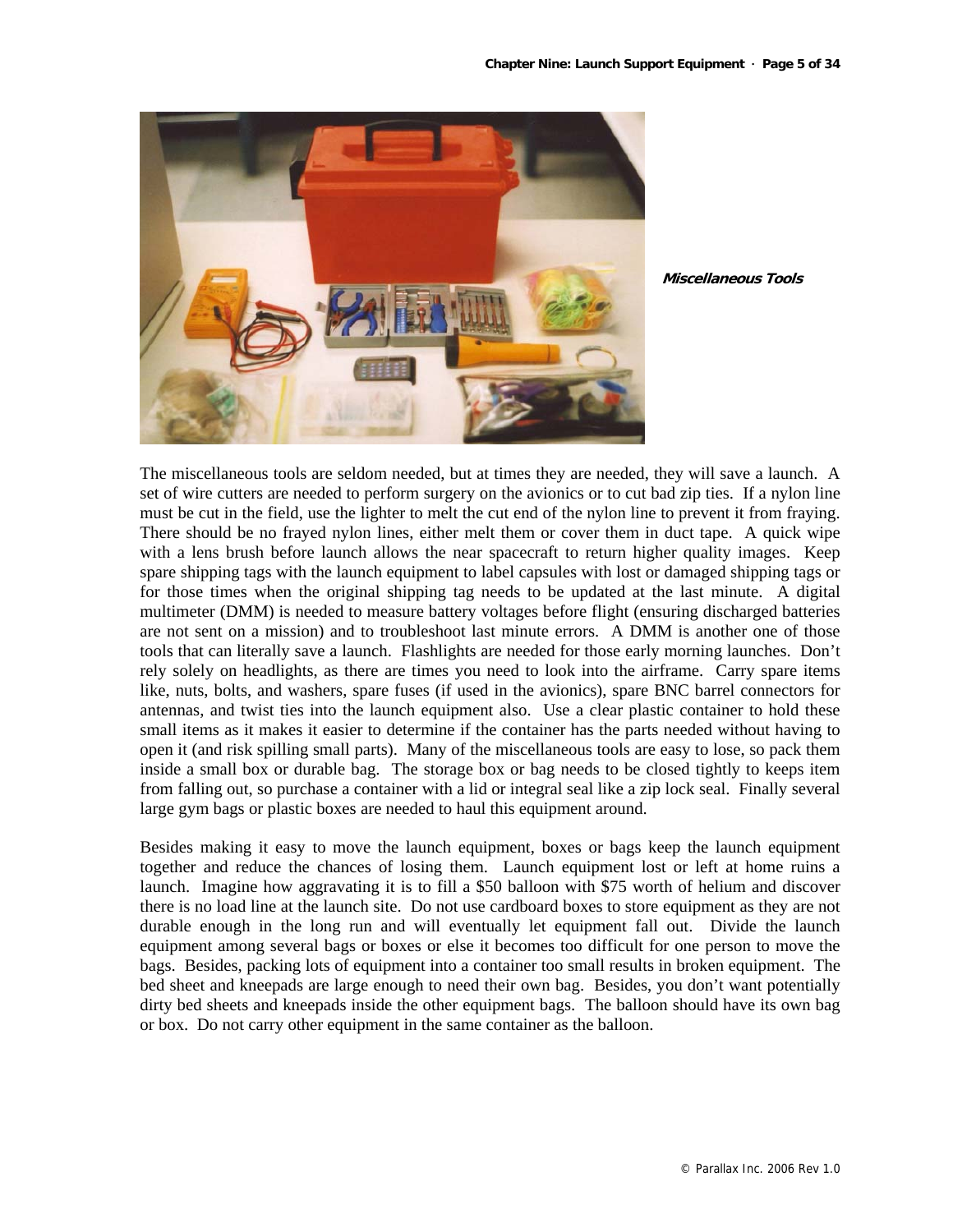

**Balloon and Bag**

The possibility of damage to the balloon is too great. Wrap the balloon with an inexpensive towel for additional cushioning and remember to not remove a balloon from its shipping bag until it is ready to be filled. Finally, label every bag or box with its contents or function. Keep all the launch equipment containers stored together and only use them to launch balloons.

# 1.5. 1.0.5 Hauling Helium Bottles

The tanks of helium used to fill weather balloons weight around 120 pounds. With all that helium inside of them, you would think they would be lighter. Hauling helium tanks that are free to roll around creates one heck of a noise when they crash into each other. Never haul any pressured gas cylinders this way. Cylinders must be restrained during transport and storage. It's safest to move tanks in the back of an opened truck, as opposed to the confined volume of a car. Use strong nylon tie-down straps to restrain the tanks if the car is durable. Some cars have tie down points that are too weak for two 120-pound tanks. Rather than damage the car pack a blanket around the tanks to keep them from banging into each other every time the car or truck makes a turn. Due to their restraining system, welding supply stores move their helium tanks standing up.

Remove jewelry and watches when carrying tanks, as their weight will damage them (two people can carry a tank). At the launch site, place the tanks on their side; do not leave them standing up.

# **2.0 Support Equipment To Be Built**

There are several items that are not readily available off-the-shelf, and must be built before launching your first near spacecraft. I recommend building them in conjunction with the near spacecraft so they can be completed before the near spacecraft. Finishing them before the near spacecraft allows training and gives launch crews the chance to practice procedures. Items to construct include the following.

- Weighing Frame
- Balloon Filler
- Two Launch Lanyards and a lanyard release
- **Launch Tower**
- Warning Signs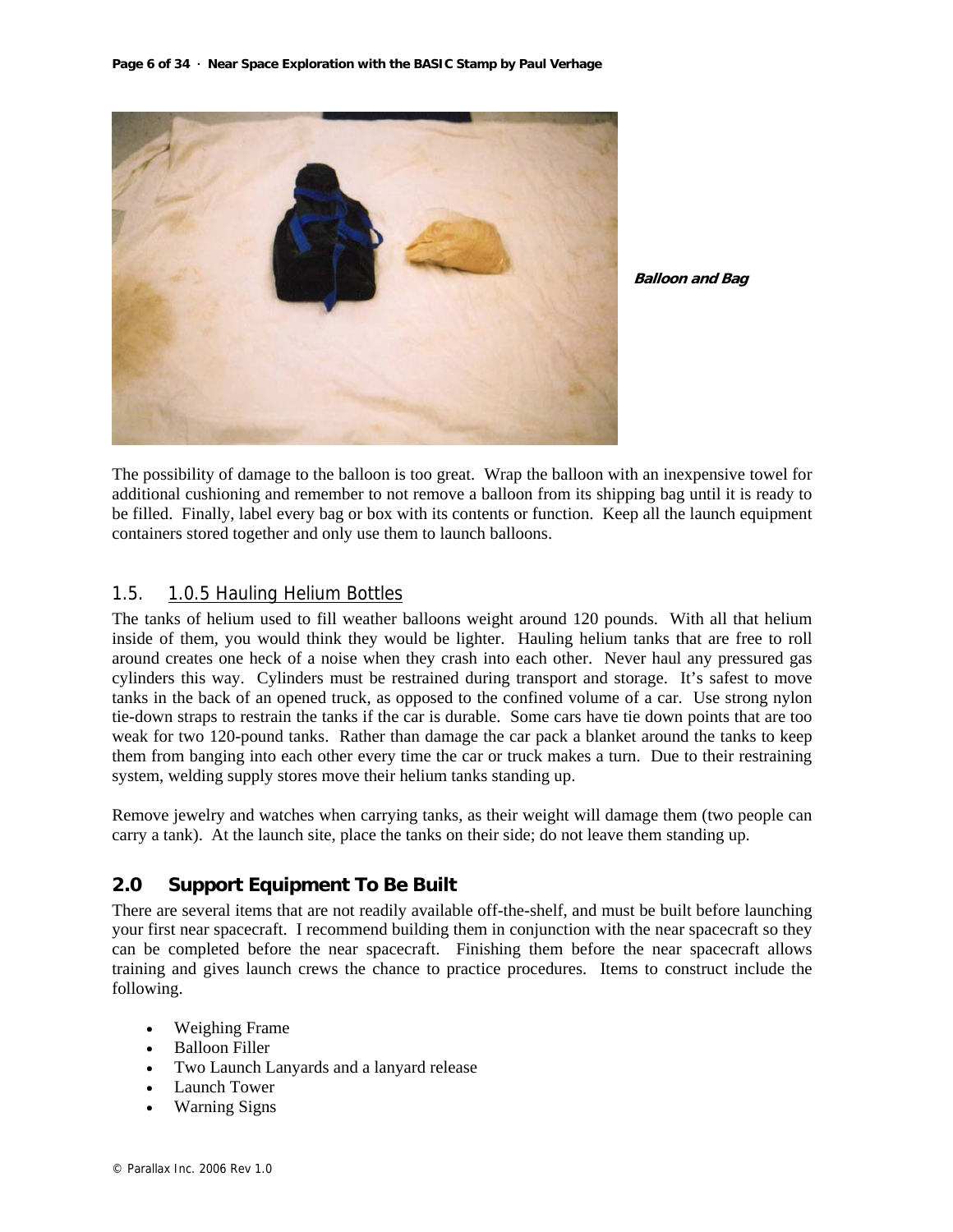#### 2.1. Weighing Frame

To make it easier to weigh the modules of the near spacecraft, construct the weighing frame described below.



**Weighing Frame -** Mark Conner (N9XTN) and Dan Miller (KC7SLC) weighing a module of a near spacecraft

# 2.1.1. Materials

- 3/4" square pine trim, twelve inches long
- Three inexpensive eyebolts, nuts, and washers
- Four snap swivels (use the larger ones)
- Woven Dacron kite line, #200 test
- Printed sign and laminator
- Two #6-32 mounting hardware, one-inch long

# 2.1.2. Procedure

- √ Locate and mark the center of the ¾" pine trim
- $\sqrt{\phantom{a}}$  Mark one inch from both ends of the  $\frac{3}{4}$ " pine trim
- √ Drill three holes at the marked locations that are large enough for the eyebolts
- $\sqrt{\phantom{a}}$  Bolt the eyebolts to the 3/4" pine trim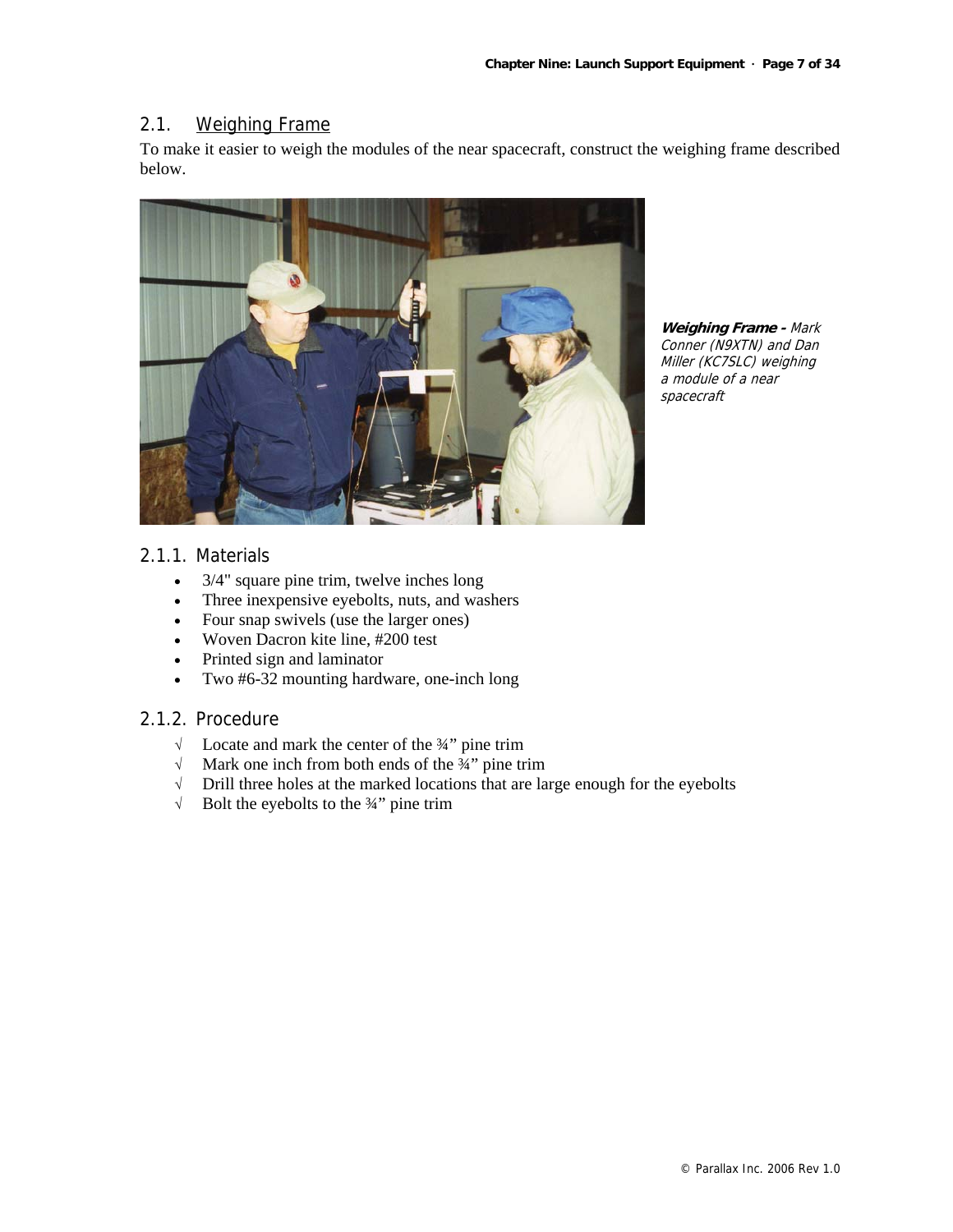

Note: The two eyebolts at the end terminate on the same side and the middle eyebolt terminates on the opposite side of the ¾" pine trim

- $\sqrt{\phantom{a}}$  Cut two lengths of woven Dacron kite line three feet long and melt the cut ends
- √ Find and mark the center of the kite lines
- $\sqrt{\phantom{a}}$  Tie the Dacron line at its middle into the two eyebolts located at the end of the  $\frac{3}{4}$  pine trim Note: Use a simple overhand knot
- √ Tie the snap swivels to the ends of the woven Dacron Note: This is one of the few places you can use snap swivels in a near space program
- $\sqrt{\phantom{a}}$  With a word processor, type a sign saying something to the effect,
- √ Weigh the modules and any FTU and beacon
- √ Add the weight of the parachute
- √ Laminate the sign
- $\sqrt{\phantom{a}}$  Bolt the sign to the side of the weighing frame

# 2.1.3. Using The Weighing Frame

To use the weighing frame, slip the open snap swivels into the lift rings of the module to be weighed. Hook the electronic scale into the center ring of the frame and lift the module. Read the weight after the scale reading settles down. Record the measured weight on a white board or pad of paper. Don't rely on memory, as an under filled balloon is only suitable for plowing a field and is very difficult to correct.

#### 2.2. Balloon Filler

A weather balloon requires on the order of 300 cubic feet of helium, an amount that a toy balloon filler is incapable of providing in a reasonable amount of time. There is no known commercially available filler capable of handling a 300 cubic foot balloon. The filler described here is design specifically for weather balloons and is constructed with inert gas components (components use righthanded threads).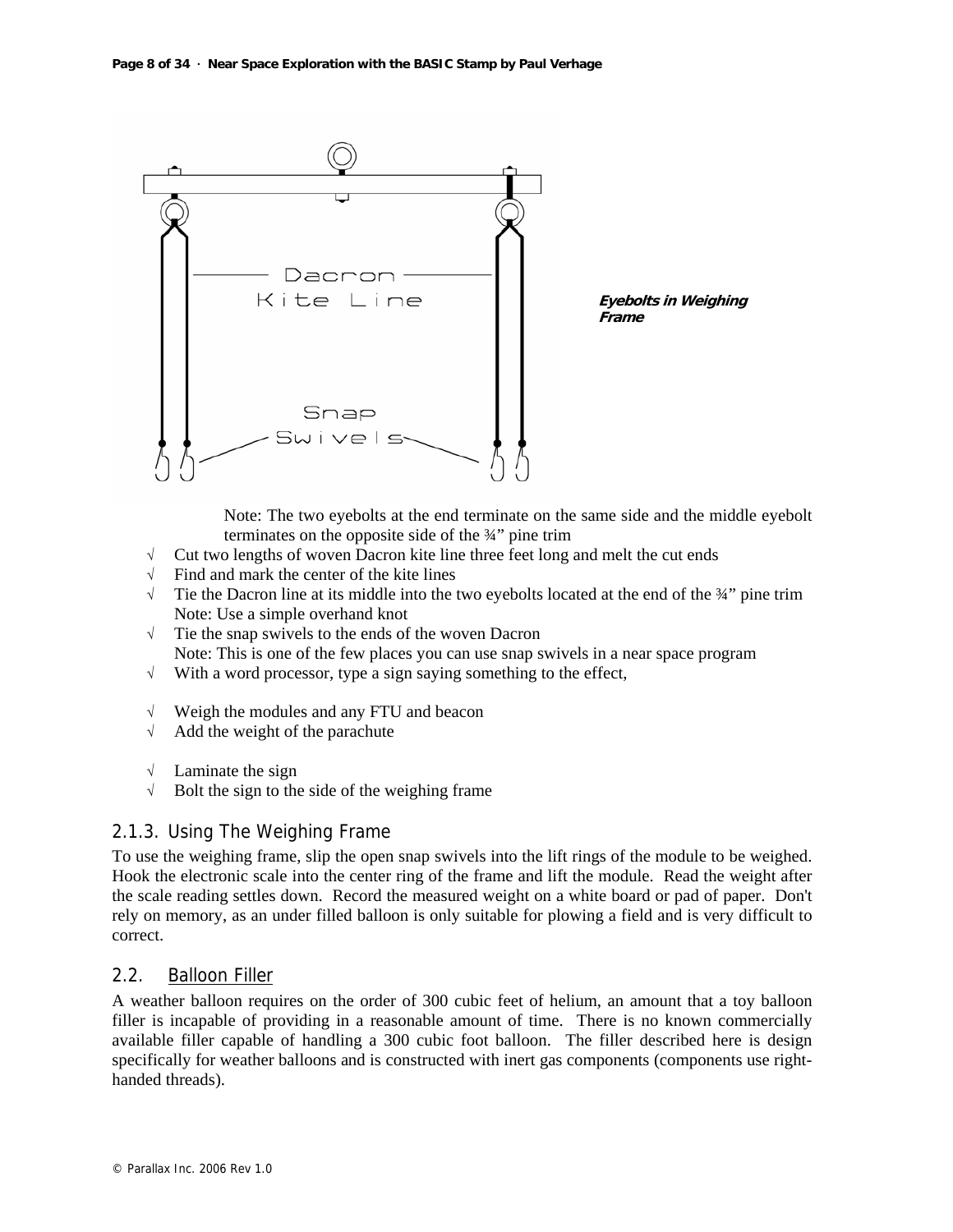

**Balloon Filler**

# 2.2.1. Materials

Visit your local welding supply store for the following parts (support your local businesses when possible). Your welding shop may use a different supplier, but the parts listed are commonly used in welding.

- One Helium Regulator $^{\mathbf{A}}$
- Ten Feet of 200 PSI 1/4" ID Oxygen Hose
- One 541 ¼" barb to ¼" NPT (National Pipe Thread)
- One BF 4HP Female to Female Bushing
- One AW15A
- One AW17 Nipple
- One AW14A Nut
- Two 7325 Ferrules



**Oxygen Hose** – Diagram of Parts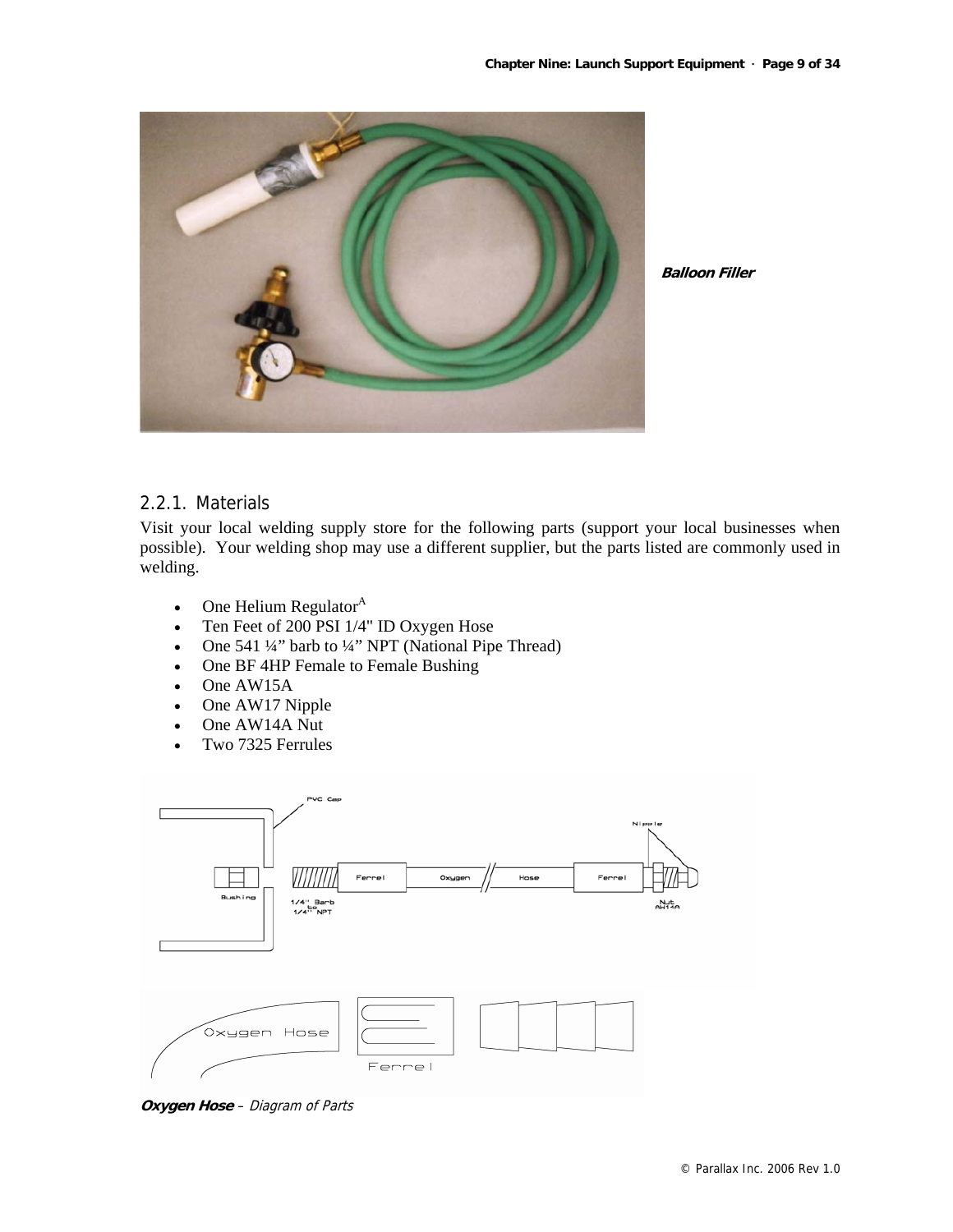The remaining items are available at your local hardware store

- A six-inch length of 1 1/4" PVC pipe
- A  $1\frac{1}{4}$ " PVC cap
- PVC cement
- Epoxy or RTV
- Sisal cord
- Duct tape

#### 2.2.2. Procedure

#### **Regulator Modification**

- √ Remove the string cutter if the regulator has one
- Note: The string cutter is used to cut strings for toy helium balloons and has a sharp edge
- √ Remove the tilt valve Note: The tilt valve is the rubber filler value for toy balloons. The tilt valve is sealed when straight and lets helium flow when tilted

#### **Oxygen Hose**

Ask a Welding Shop to do the following On one end of the hose, install the following:

- 7325 Ferrule
- 541  $\frac{1}{4}$ " barb to  $\frac{1}{4}$ " NPT

This end of the hose connects to the PVC pipe



**PVC Filler Side of oxygen hose**

On the other end of the hose, install the following

- 7325 Ferrule
- AW17 Nipple
- AW14A Nut

This end of the hose connects to the regulator through an AW15A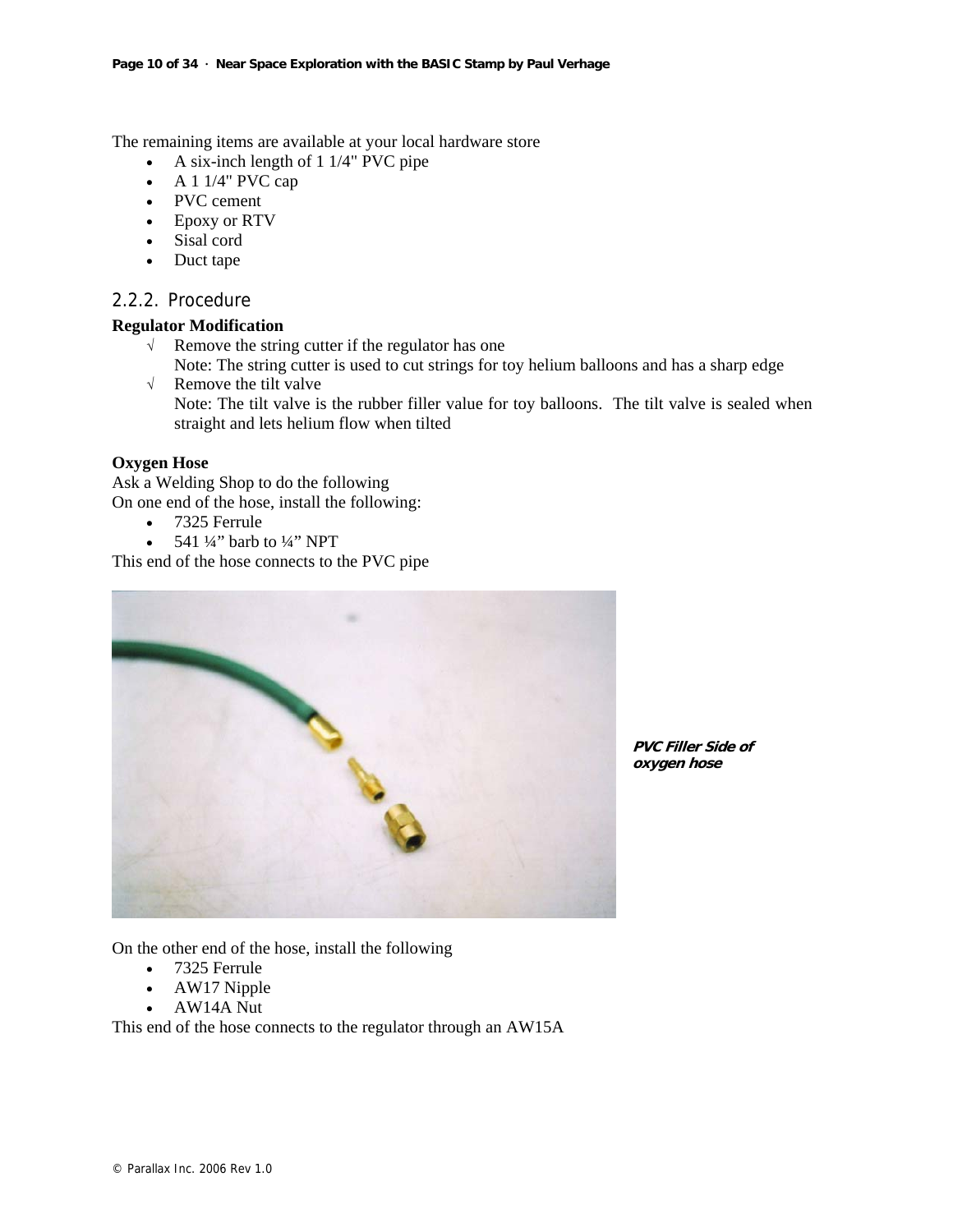

**Regulator Side of oxygen hose**

#### **PVC Filler**

- √ Screw AW15A into regulator end of oxygen hose
- √ Screw AW15A into regulator
- $\sqrt{\phantom{a}}$  Find and mark the center of the PVC cap (don't sweat if it's not perfect)
- √ Drill a 1/4" hole in the bottom of the PVC end cap.
- $\sqrt{\phantom{a}}$  Pass the male pipe into the hole in the PVC cap
- $\sqrt{\phantom{a}}$  Bolt the PVC cap to the hose with a BF 4HP Bushing Note: At this point you should have an  $\frac{1}{4}$  hose that is secured tightly to a PVC cap
- √ Fill around the BF 4HP Bush with either epoxy of RTV Note: This makes an airtight seal around the  $\frac{1}{4}$ " hose where it enters the PVC cap Note: Be careful you don't overfill the cap, as you still have to glue the PVC pipe into it.
- √ Let the adhesives set over night
- √ Look over the fill making sure there are no open gaps that can leak helium gas



- √ Sand the ends of the PVC pipe to make it free of burrs that may abrade the balloon nozzle
- √ Test the fit of the cap and pipe and ensure the PVC pipe seats deeply into the cap where the PVC cement can weld them together
- √ Cement the PVC pipe into the PVC cap with PVC cement
- √ Let the cement set for a couple of minutes before testing the connection.
- √ Cut two feet of sisal cord
- $\sqrt{\phantom{a}}$  Fold the sisal in half and tie to the bottom of the PVC pipe, where it meets the PVC cap
- $\sqrt{\phantom{a}}$  Wrap the sisal in duct tape where it is tied around the PVC pipe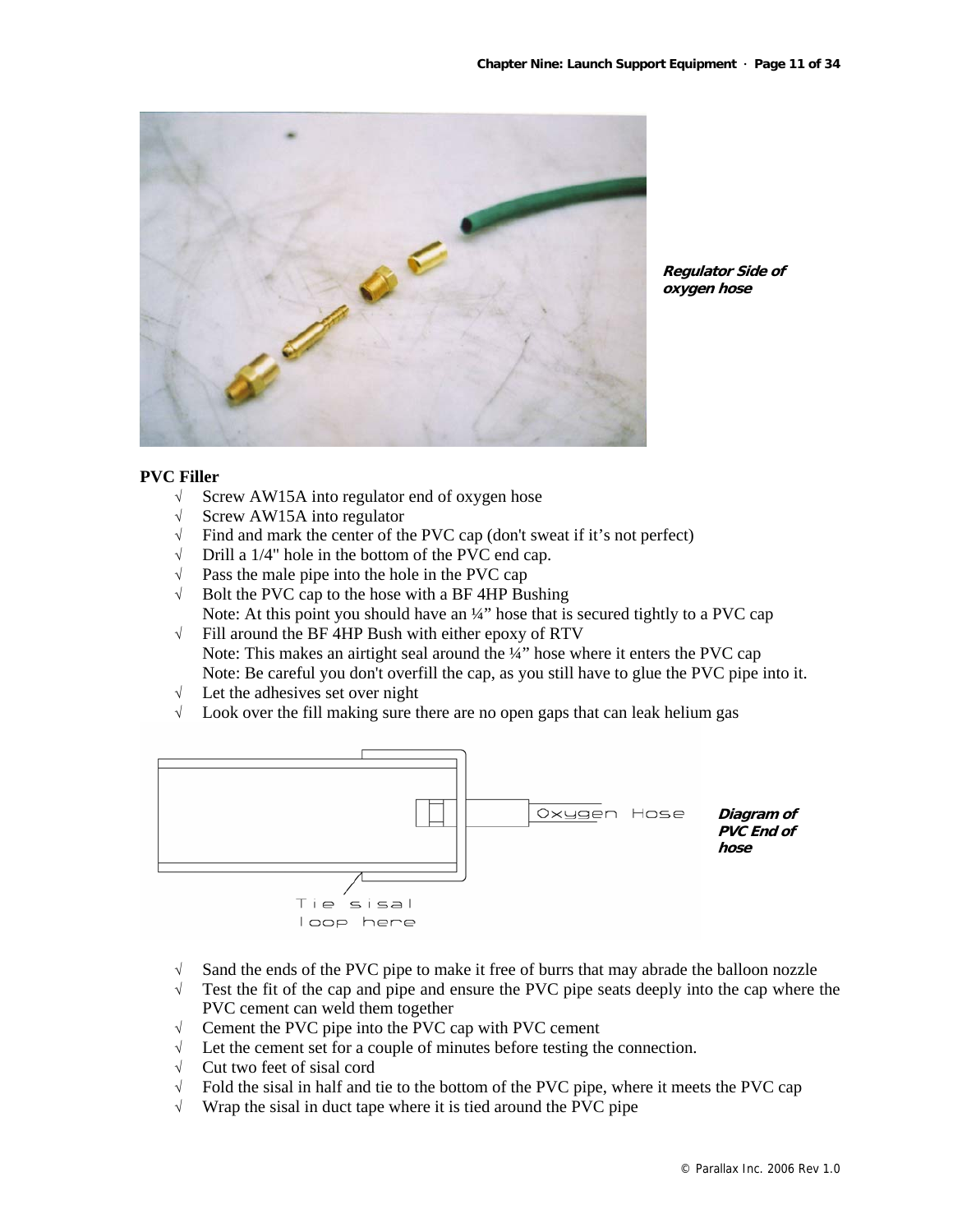

**Close-up of filler end**

# 2.2.3. Using The Filler

- $\sqrt{\phantom{a}}$  Screw the regulator into the helium tank Note: Only make this connection hand tight, it doesn't require tools to tighten the regulator to the tank
- √ Insert the PVC pipe of the filler into the nozzle of the balloon
- $\sqrt{\phantom{a}}$  Wrap the pipe and nozzle in duct tape to keep the balloon from slipping lose Note: Some groups, like EOSS use a hose clamp for attaching the balloon nozzle to the filler. KNSP used the same techniques for its first balloons. The author has not found them necessary if quality duct tape is used. However, when using a hose clamp, only use a nut driver to tighten and loosen the hose clamp and not a straight bladed screw driver (bad news around a balloon).
- $\sqrt{\phantom{a}}$  Begin filling the balloon
- √ Connect the electronic fish scale to the sisal loop to measure the balloon's lift Note: The filler adds weight to the balloon, so the scales measured lift is a little lower than the actual lift amount. Minimize the length of hose hanging from the filler when making the lift measurement of the balloon. This is not as important of a factor if the balloon is filled outdoors in a gentle breeze. The wind affects the lift measurement of the balloon, making it less accurate.

# 2.2.4. Additional Optional Modifications

Large balloons like 2000 and 3000-gram balloons have larger nozzles than the balloons most commonly used. The author has not found it necessary to change the diameter of the PVC pipe of the filler for these larger balloons. The excess nozzle is wrapped around the pipe and the entire nozzle tapped down. Other amateur near space groups use adapters to increase the diameter of the PVC pipe when filling these larger balloons. If you desire to use this method, then purchase the next size lager PVC pipe (1-1/2" PVC?) and an adapter for 1-1/4" to 1-1/2" PVC. Cement the adapter to the larger PVC pipe and store in a bag along with the rest of the filler. To use it, tape the adapter to the filler then attach the balloon nozzle. Taping the adapter ensures it does not come lose while filling the balloon.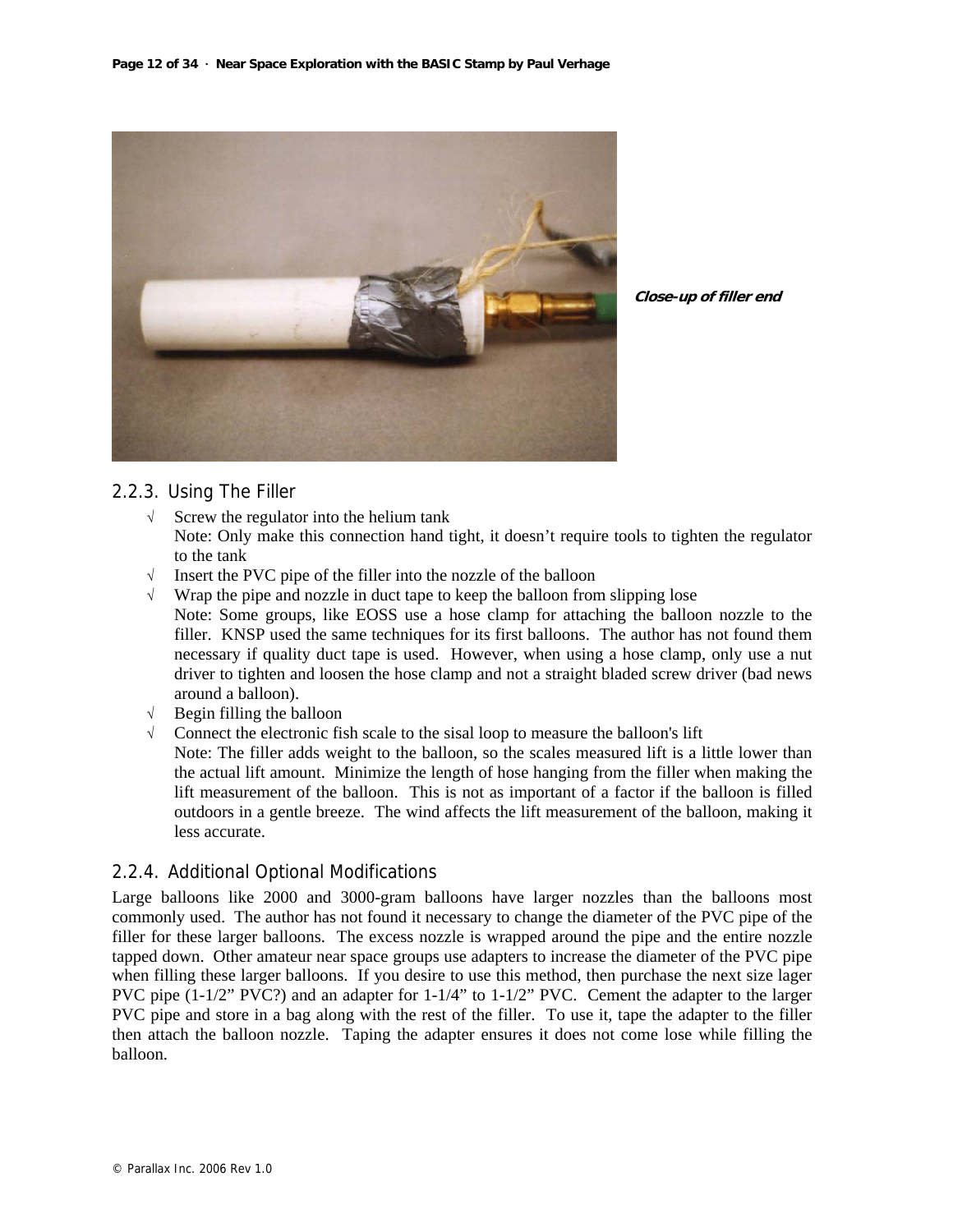# 2.3. Launch Lanyards And Lanyard Release

It is difficult to control the raising of a balloon when your only grip is on the load line. Handling just the load line increases the chances the balloon slipping free, resulting in a painful string burn. Handling just the load line also places greater stress on the load line or near spacecraft. Using a set of launch lanyards reduces the risk of string burn while launching a near spacecraft, reduces the chance of breaking a load line due to G snaps, and makes it easier and less tiring to raise the stack. The lanyards and lanyard ring act as pulleys that raise the stack off the ground without jerking snaps acting on the load line.

The launch lanyard forms a tripod structure around the stack. One person on the lanyards (the one with the  $\frac{1}{2}$ " diameter PVC pipe) is the lanyard release. The two other people control the kite winders. Crews holding the winders raise the balloon keeping it under full control. There is virtually no risk of string burn with this system. The lanyards and kite winders method allows the balloon to safely be lowered if necessary.

In the past I have purchased a pair of kite winders for the lanyard lines (\$7.00 for a small winder). To keep the cost down I used small kite string winders. They were sufficient to hold the line, but being small, they made it difficult to raise the stack smoothly. Every turn of the small winders sent snapping shocks up the lanyards to the balloon neck. I've made larger winders from wood in the past, but those required tools that many people do not have at home. Mark Conner (N9XTN) recommended I use winders made from PVC pipe similar to the ones he makes. So here are the instructions I developed from Mark's concept. Thanks for the idea, Mark. Modify these directions as necessary.



**PVC Winder**

#### 2.3.1. Materials

- Six feet of 1/2" PVC pipe
- Eight  $\frac{1}{2}$ " T's
- Four ½" caps
- One can of PVC cement (use the smallest can)
- Small saw (an Exacto saw or hack saw works well)
- Beaded chain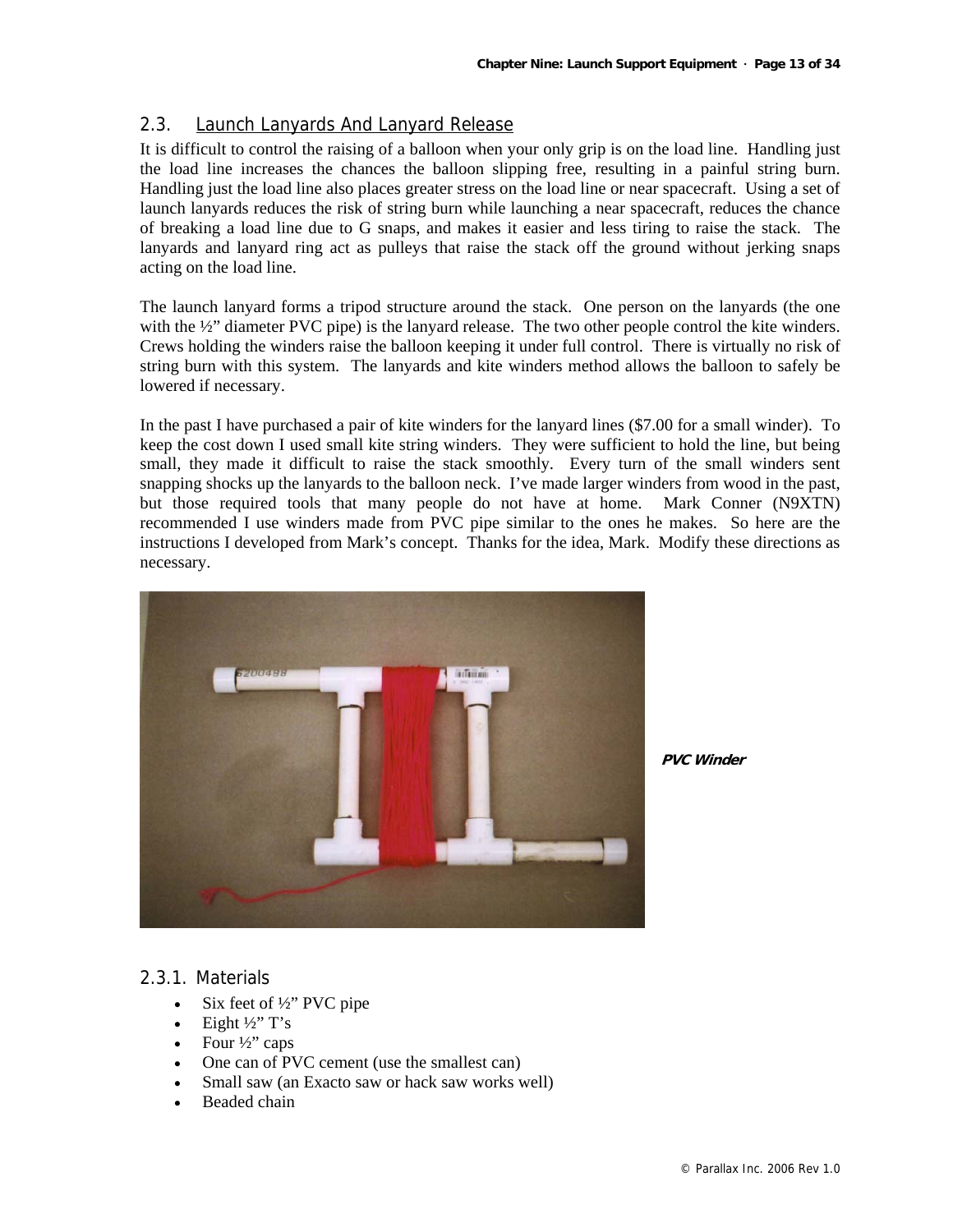• Two enclosed blade letter openers or seat belt cutters

Note: The total cost for PVC materials is about \$6.00

#### 2.3.2. Procedure

- √ Cut the ½" PVC pipe as follows
- $\sqrt{\phantom{a}}$  Four pieces 4" long
- $\sqrt{\phantom{a}}$  Four pieces 5" long
- $\sqrt{\phantom{a}}$  Four pieces 6" long
- √ Divide the pieces into two piles. Each pile constructs a single winder.

PVC glue gives a few seconds to work with it. So first glue together the pieces that don't have critical alignment issues.



- √ Glue a cap onto the end of a five-inch length of pipe
- √ Repeat for the second cap and five-inch pipe
- $\sqrt{\phantom{a}}$  Glue the open end of the five-inch pipe into one arm of a T
- √ Repeat for the other five-inch pipe and a second T
- √ Glue a six-inch pipe into the center port of the above T
- $\sqrt{\phantom{a}}$  Repeat for the second T and six-inch pipe
- $\sqrt{\phantom{a}}$  Glue a four-inch pipe into the remaining arm of the first T
- $\sqrt{\phantom{a}}$  Repeat for the second four-inch pipe and the second T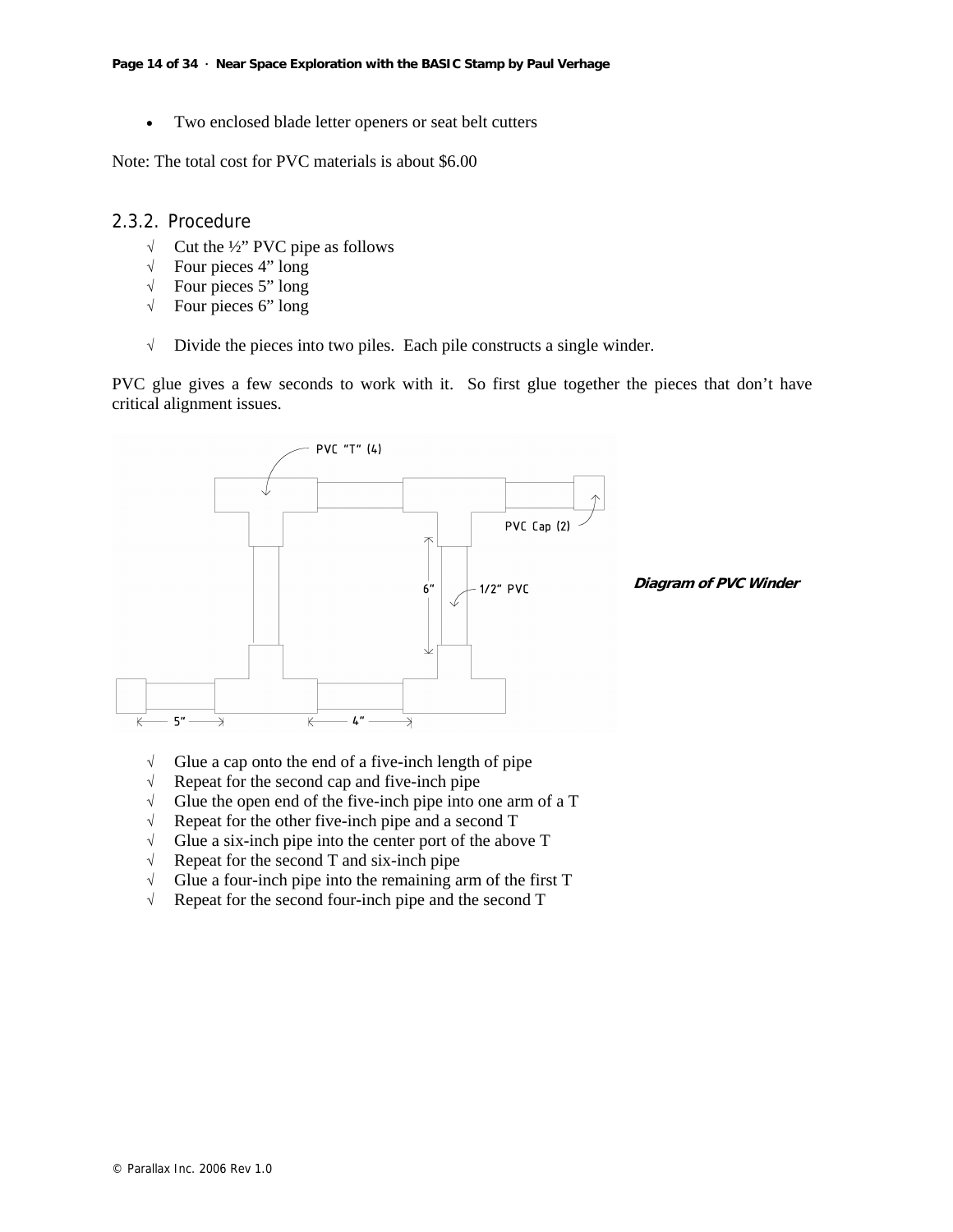

#### **In Rapid Succession**

- √ Glue the remaining T's onto the open end of the four-inch pipe and them glue the two halves together to finish the winder
- $\sqrt{\phantom{a}}$  Lay the completed winder on a flat surface and press down on its corners
- √ Let the PVC cement set for an hour

There's raised lettering on the center port of the T's. Two of those will rub against the hands of crews using the winder, so file off the raised lettering and smooth the surface of the T's.

- √ Cut one last piece of PVC pipe to a length of twelve inches (the lanyard release)
- √ Sand the cut ends smooth

#### **Winding String On The Kite Winders**

First I have several notes about winding the lanyard lines to the winders. It's helpful for the Launch Crew if the two lanyards lines use different colors. Do not tie the line to the winder as the winder must fall free of the lanyard lines should the lanyard and winders accidentally get launched with the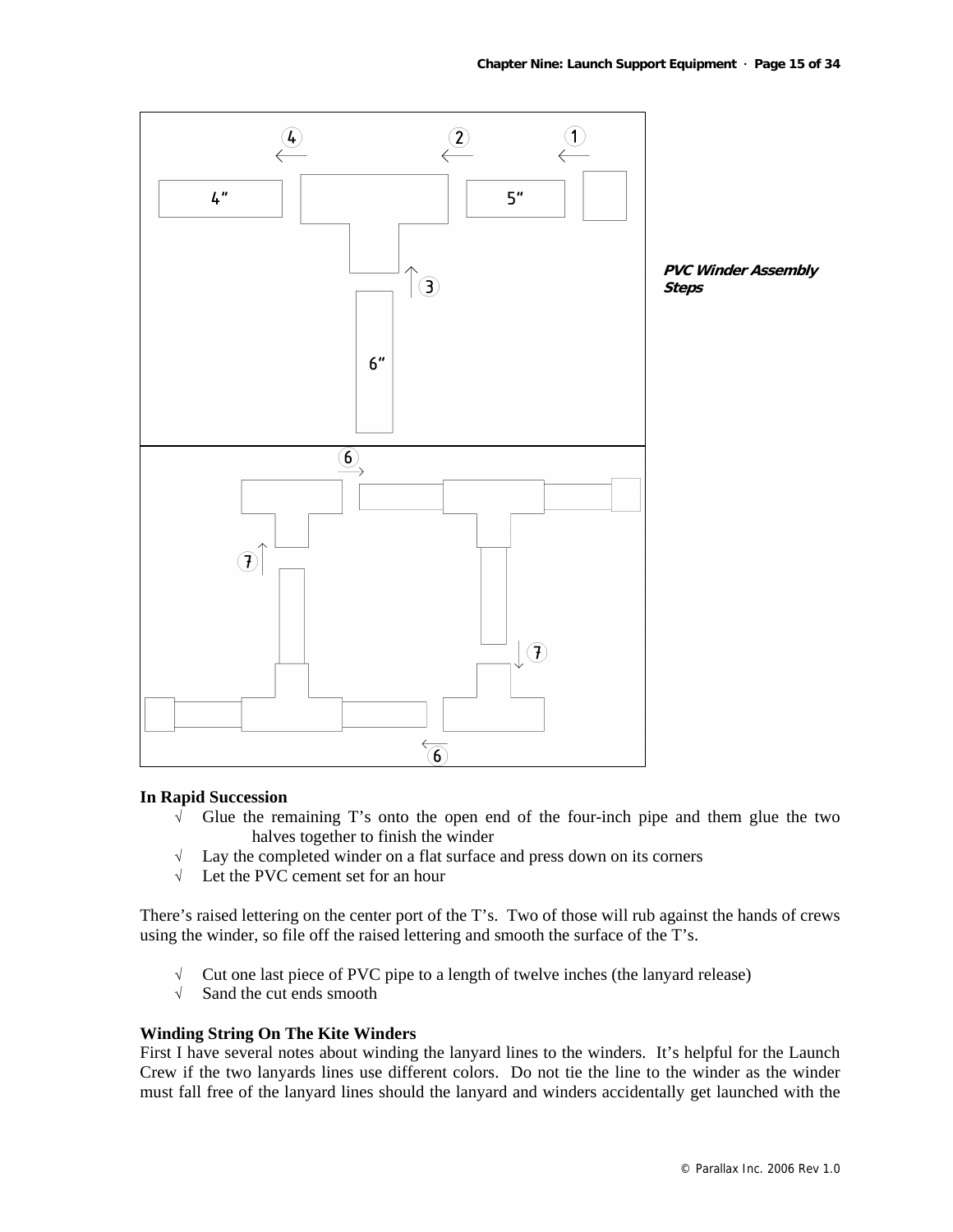stack. When the winder is tied to the end of the lanyard, its weight may let the lanyard wrap around the parachute and shroud lines. This is not a problem during the ascent of the stack, but is big trouble during the descent after balloon burst. Without weights hanging off the ends of the lanyard cord, the cord tends to swing away from the parachute when the stack spins during the ascent. If the lanyard line is twisted when it is wound on the winder, then the lanyard line will untwist itself in the air when released from the PVC release and will tie a knot in the lanyard ring. The untwisting lanyard can tie a knot in the lanyard ring, snagging the lanyard ring and preventing the launch. So wrap the lanyard lines on their winders by laying the lanyard on the ground first, and then wrap it onto the winder. Do not wrap the line onto a stationary winder, but instead wind the winder, taking up the lanyard line. This method will reduce the chances of twisting the lanyard lines as they are wound on the winders.

- √ Since the near space stack is about 50" tall, wind at least 200' of 1/16" woven nylon line on each winder
- √ Melt the ends of the lanyards with a lighter
- $\sqrt{\phantom{a}}$  Tie a one-inch diameter loop at the free end of the lanyard line

#### **An option to think about**

The loop at the end of lanyard represents a place to snag the lanyard ring. Not tying a loop in the end of the lanyard may be an option if the Launch Crewmember holding the lanyard release can hold the ends of both lanyards to the lanyard pipe with his or her thumbs. Better yet is to wrap the ends of the lanyards around a short length of separate PVC pipes. The combination of the friction from wrapping of the lanyard and thumb pressure may keep the lanyard securely on the release pipe until it is time to release the stack. At this time, this method has not been tested.

Finishing the winders by adding the emergency cutaways

- √ Drill a small hole in one of the handles of each winder
- √ Drill a hole in the letter opener or seat belt cutter
- √ Use the beaded chain to attach a cutter to each winder



**Finished Winder**

# 2.3.3. Using The Launch Lanyards

Follow this procedure after the balloon is filled and the lanyard ring is attached

√ Pass the looped ends of both lanyards through the same side of the lanyard ring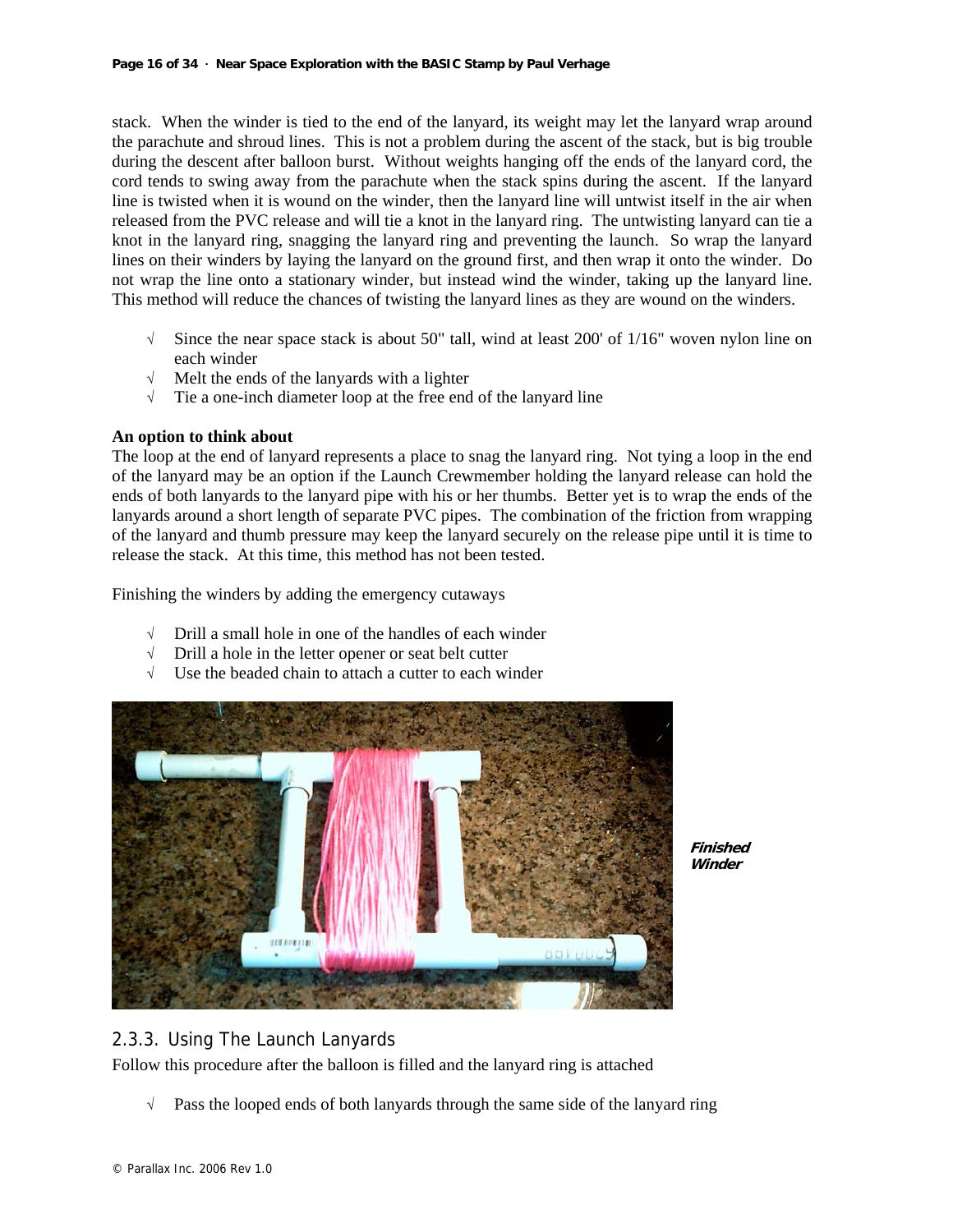- $\sqrt{\phantom{a}}$  Pass the lanyard release through both loops  $\sqrt{\phantom{a}}$  Raise the balloon (explained in detail in Cha
- Raise the balloon (explained in detail in Chapter Ten, Section Six)
- √ Release one lanyard at a time
- √ Use the emergency cutaway to slice the lanyard should it get knotted on the stack's lanyard ring or if unsafe wind levels begin picking up

# 2.4. Launch Tower



**The Launch Tower –** Holding the assembled near spacecraft. The modules and parachute are all linked up. Mr. Bunny will skydive from 50,000 feet on this mission.

Module closeout and testing can be performed on a table at the launch site. But when it comes time to connect their link lines and umbilical together, invariably the link lines get twisted around one another. To prevent the twisting, place the modules to a gantry-like structure that supports the modules in a flight-like configuration. The spacing between the modules is shorter then they are in flight, but good enough for linking the modules together correctly. The gantry also provides a structure for mounting laptops, heaters, extension cords, and wheels. Why wheels? Once the near spacecraft is assembled on the gantry, the gantry also acts like a dolly. One person can move the entire near spacecraft around, if necessary.

The launch tower described in this section has two removable platforms for setting the near spacecraft modules on. The platforms are removable to make it easier to transport the tower. On the back of the gantry are two optional coat hooks for wrapping an extension cord. The extension cord provides power to the tower if an outlet is available. Long Velcro straps attached to the side of the tower lock the modules against the gantry. This way the modules can't shift around or fall off. The Velcro straps extend around the back of the tower where they can strap the parachute to the back of the tower.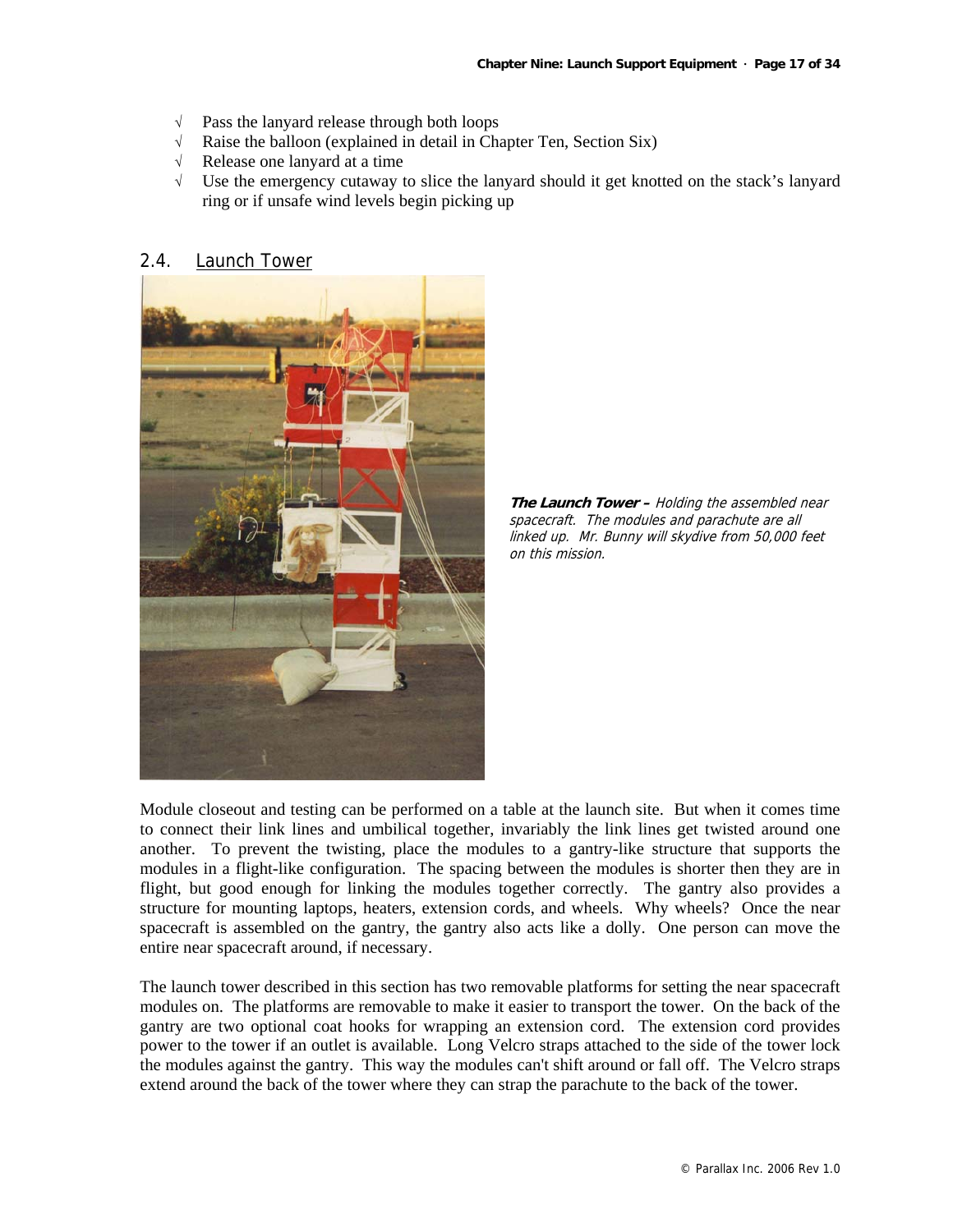# 2.4.1. Materials

- $\bullet$   $\frac{3}{4}$ " square pine trim
- 1/8" plywood door skin
- <sup>3/4"</sup> thick Styrofoam
- At least twelve feet of one-inch wide Velcro tape (non-sticky back variety)
- Assorted fasteners like screws and finishing nails
- Wood glue
- Paint (red and white is traditional)
- 70-pound bag of tube sand (traction sand for cars and trucks)

Note: The TVNSP launch tower was constructed in a kitchen using hand tools and clamps.

# 2.4.2. Procedure

Built the tower to suit your specifications. The directions below describe how TVNSP built its launch tower.



#### **Tower**

The TVNSP launch tower is six feet tall and made up of six, one-foot tall repeating units. Cross braces are glued diagonally between levels of the tower. Occasional sheets of 1/8" plywood door skin covers sides to strengthen the tower. The TVNSP launch tower is not as wide as an airframe, so the left and right sides of airframes extend beyond the edges of the launch tower.

- $\sqrt{\phantom{a}}$  Cut four lengths of pine to match the height of the tower (these are the vertical elements
- √ of the tower)

Note: TVNSP extended the length of the front two vertical elements by six inches to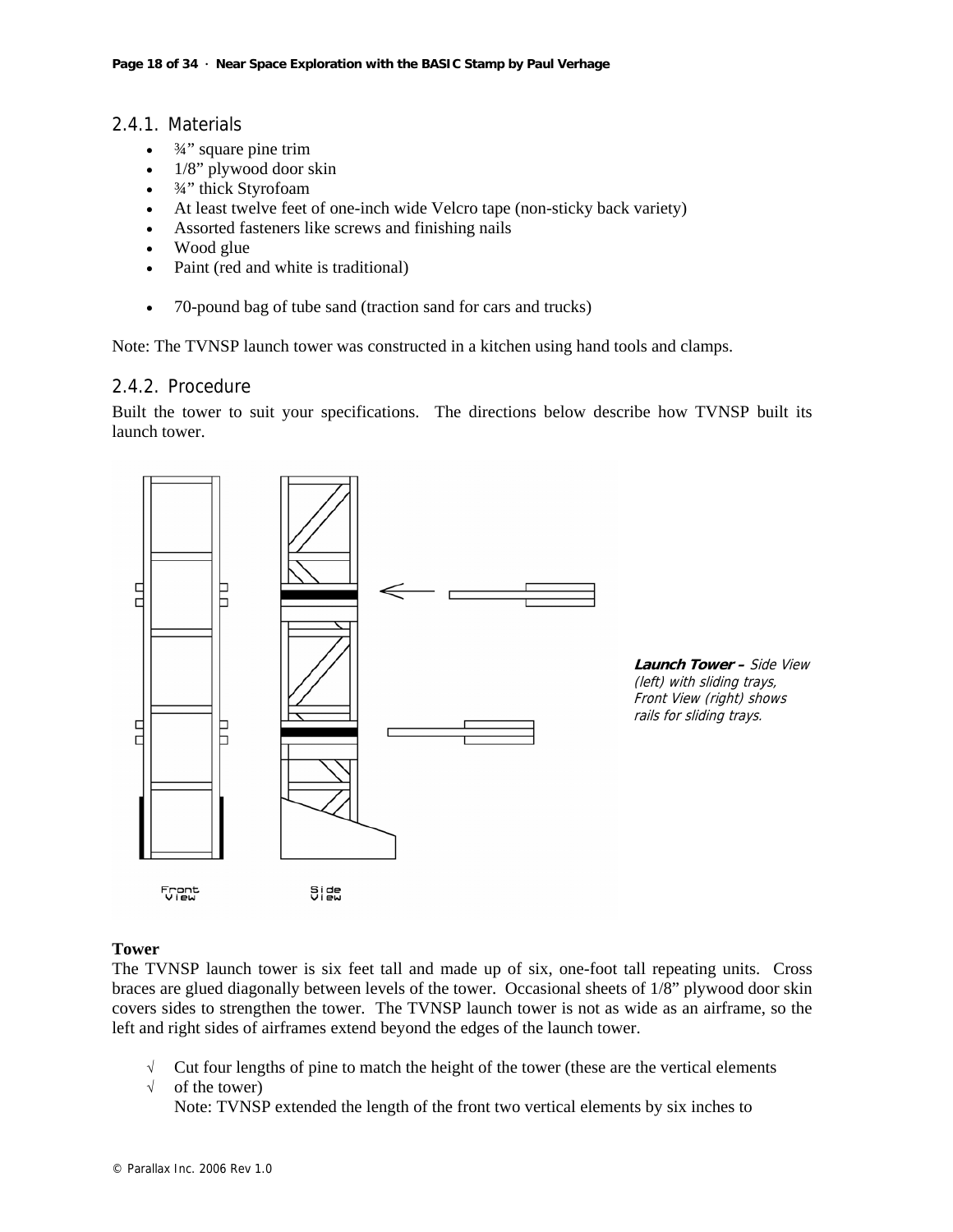- $\sqrt{\phantom{a}}$  restrain the parachute ring
- √ Determine the width and depth of the tower
- $\sqrt{\phantom{a}}$  Cut multiple units of pine to match the width and depth of the tower
- √ Glue and nail the tower sides together
- √ Measure the length needed for the diagonal cross braces
- Note: The cross braces need 45-degree cuts in their ends to fit within the tower side
- √ pieces
- $\sqrt{\phantom{a}}$  Cut the cross braces out and trim the corners
- √ Glue and nail the cross braces into place
- $\sqrt{\phantom{a}}$  Cut four pieces of pine trim to form a rectangular ring for the bottom of the tower that is
- $\sqrt{\phantom{a}}$  the tower's width but twice it's depth (this will become the tower's base)
- √ Glue and clamp the ring together
- $\sqrt{\phantom{a}}$  Cut plywood door skin to the same dimensions of the ring
- $\sqrt{\phantom{a}}$  Glue and clamp the door skin to the bottom of the ring
- $\sqrt{\phantom{a}}$  Attach the ring to the base of the tower with the door skin on the very bottom
- √ Measure the length of pine trim needed to make cross braces between the tower and it's base
- √ Glue and clamp the braces to the tower and its base
- $\sqrt{\phantom{a}}$  Cover with more door skin if necessary
- √ Determine where you want to attach plywood door skin faces Note: The TVNSP launch tower has them primarily at the top and bottom of the tower

#### **Platforms**

√ Measure the width of the launch tower

Note: You need an accurate measurement; don't use the planned dimensions of the tower, measure it to be sure

- √ Determine how long you want the platforms to be (platform depth) Note: TVNSP platforms extend about ten-inches from the tower
- √ Cut two pieces of ¾" Styrofoam to the measured width of the tower and to the desired platform depth
- √ Cut four pieces of pine trim to a length equal to depth of the tower and the extension length of the platforms (platform rails)
- √ Lay two pieces of pine beside the cut Styrofoam with one pine trim on each side
- Measure the width of the Styrofoam and pine (the platform width)
- √ Cut four pieces of 1/8" plywood door skin to a dimension of the platform width and the platform depth
- √ Glue and clamp the platform rails to the sides of the face of the platform with the Styrofoam between the rails



- √ Trim the extra Styrofoam from the platform Note: TVNSP feed the platform through a sanding planner to make the Styrofoam and rails the same thickness
- $\sqrt{\phantom{a}}$  Glue and clamp the second plywood door skin face to the platforms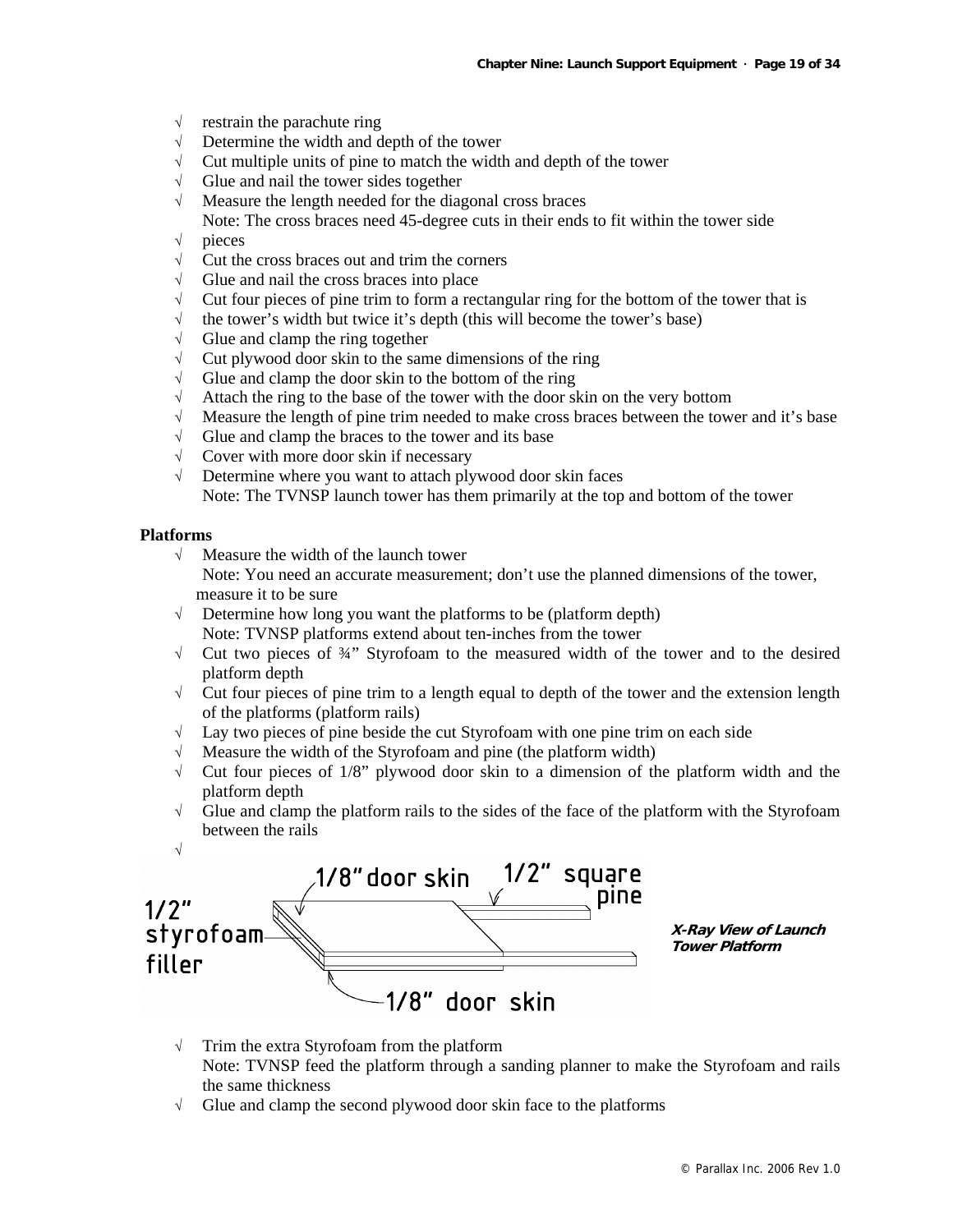Note: A cast iron corn muffin pan comes in handy here

- $\sqrt{\phantom{a}}$  Cut eight pieces of pine trim to a length equal to the measured depth of the launch tower
- $\sqrt{\phantom{a}}$  Temporarily clamp the platforms to the launch tower at the desired heights

Note: You may have to trim the inside edges of the platform rail to get them to slide on and off the launch tower

Note: Place an airframe on the platforms when doing this to ensure the spacing of the platforms is sufficient

- $\sqrt{\phantom{a}}$  Use a carpenter's level to make sure the platforms are level  $\sqrt{\phantom{a}}$  Glue and clamp one piece of pine to the launch tower benea
- √ Glue and clamp one piece of pine to the launch tower beneath each platform rail (remove the platforms before they have a chance to glue to the tower) Note: At this point you are attaching a two-piece railing to the tower for the platform rails to ride in
- √ After the glue dries, slide the platforms back onto the tower
- $\sqrt{\phantom{a}}$  Glue and clamp a second piece of pine above each platform rail (again remove the platforms before they have a chance to glue to the launch tower)
- √ After the glue dries, test fit the platforms
- √ Add narrow pieces of plywood door skin above and below the tower rails to strengthen them
- √ Strengthen all weak joints in the tower
- √ Paint the tower

Note: Radio towers have seven bands of color, with red as the top and bottom color and bands of white between

# 2.4.3. Using The Launch Tower

Note: Store the launch tower with the Velcro straps attached to each other On launch day do the following

- √ Set up the tower near the balloon
- $\sqrt{\phantom{a}}$  Lay a bag of sand on the feet of the launch tower for stability
- √ Unstrap the Velcro bands
- √ Insert the platforms
- √ Place the modules on their proper platforms and proper orientation
- √ Strap the modules to the tower with the Velcro bands
- √ Attach link lines between modules
- $\sqrt{\phantom{a}}$  Attach the umbilical (if there is one) between the modules

Note: The umbilical should run along the same side of both modules and not wrap around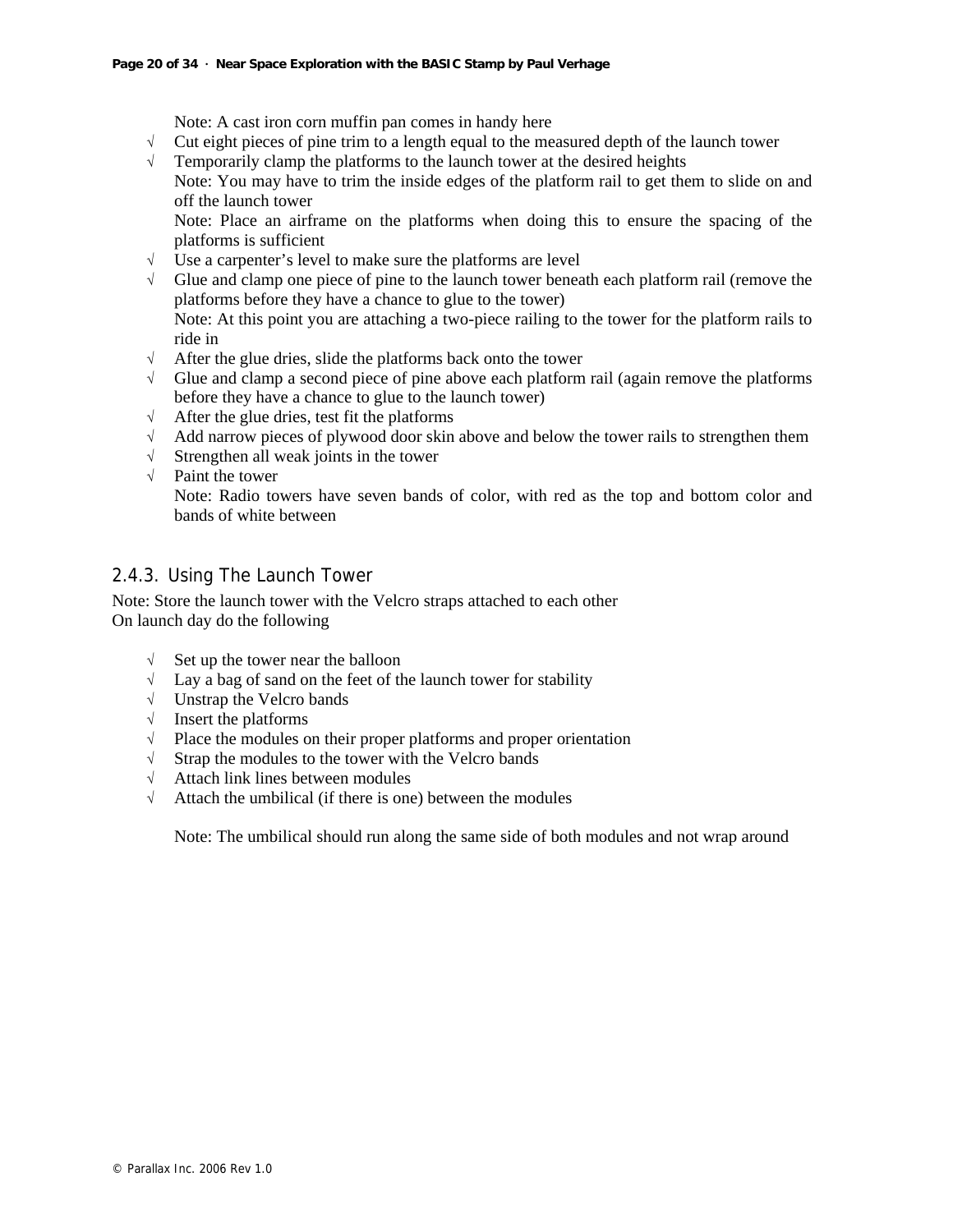

**Umbilical Placement –**  The left diagram shows bad umbilical placement, resulting in a twisted umbilical. On the right, good umbilical placement, keeping the entire umbilical on the same side.

Attach parachute to the top module

Note: Have a second crewmember verify the split key rings are still properly attached to the Dacron loops of the abrasion jacket. Often, when someone is attaching a swivel to a split ring, they begin disconnecting the split ring from the Dacron loops of the abrasions jacket.

• Drape parachute over the back of the tower and Velcro it to the launch tower

# 2.4.4. Possible Modification To Launch Tower

#### **Tower Wheels**

Two balloon tires and handles can be added to the back of the gantry. Mounting tires to a wide base increases the tower's stability. One person can pull back on the handles and shift the weight of the tower and modules to the wheels. Then the tower is moved around like a hand truck or dolly. Don't mount the axle and balloon tires permanently to the tower. By removing the wheels, the tower can be packed into the back of an SUV or truck without taking up as much space.



**Wheel Diagram –** Make two. Use wing nuts on the wheels so they are easy to remove.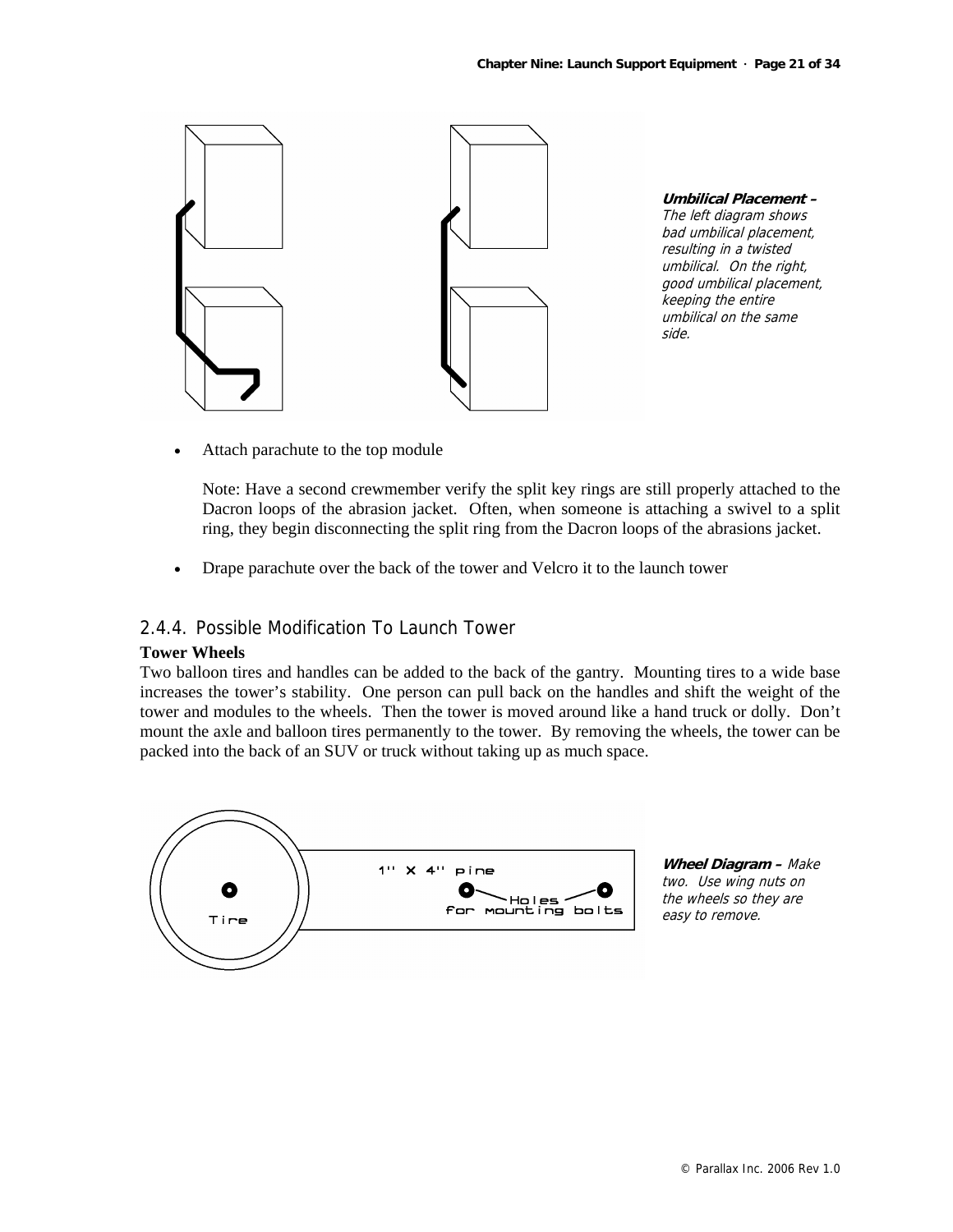

#### **Module Heaters**



If an extension cord is available at the launch site, then handheld hair driers can be operated at the tower. The warmed air from a drier at low setting can be directed inside the modules while they wait for launch. The higher internal temperature of the capsules at launch keeps them from cooling down as much during the flight. Be sure the hair driers are set to a low enough temperature that they do not melt the plastic inside the modules. Use flexible aluminum heater duct (or other materials able to withstand the heat) to direct heat flow into the modules.

#### **Laptop Table On Tower**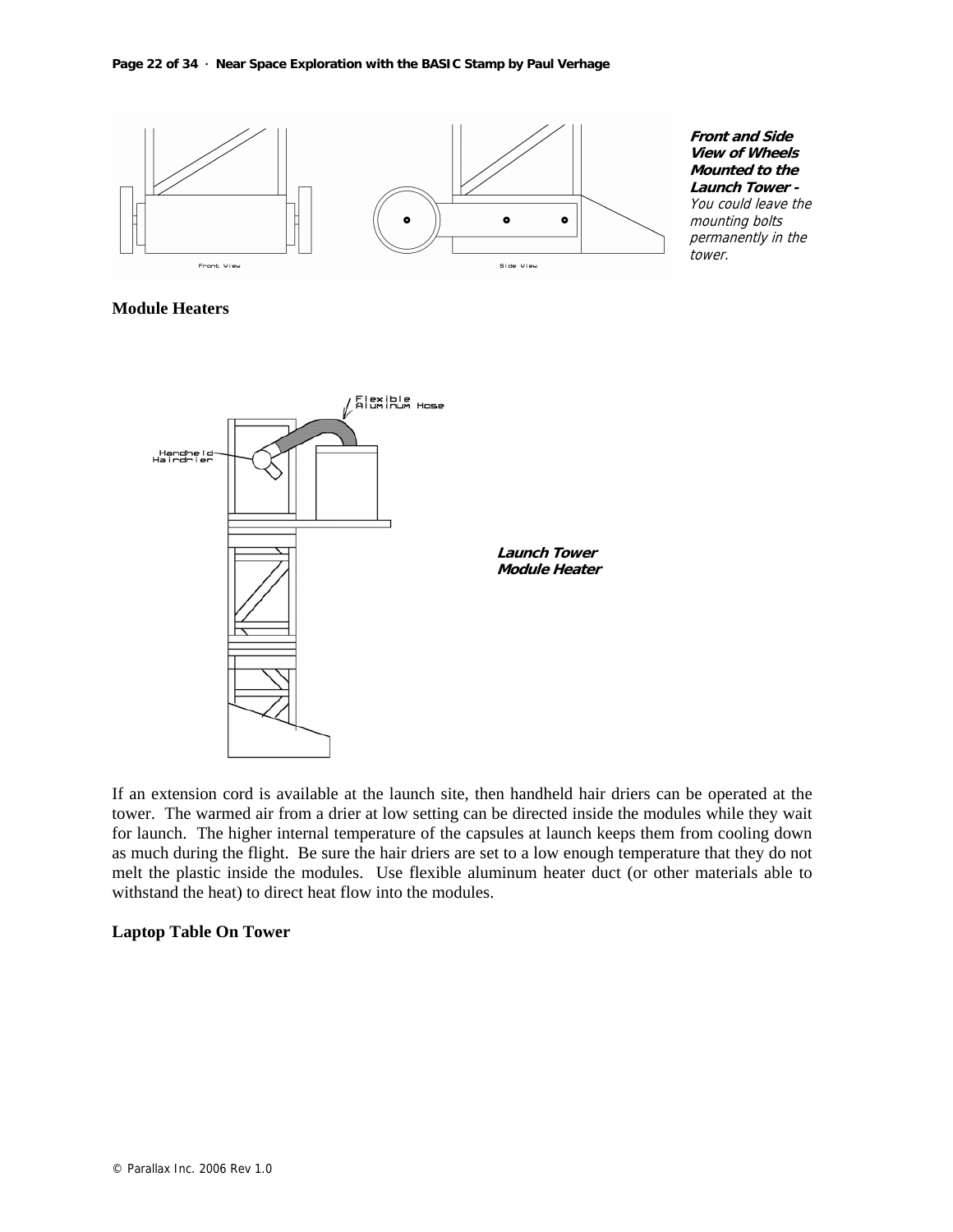

**Laptop Table –** Place the laptop on the back of the tower so its weight is balanced by the near spacecraft modules

Another possible modification to the launch tower is to incorporate a removable table or platform for a laptop into the tower's design. A laptop platform allows the closeout crew to monitor the near spacecraft before launch while it's still sitting on the launch tower. They can also load test programs into the near spacecraft before launch, letting them test experiments on the near spacecraft. Be sure the closeout crew loads the flight code into the flight computer before the launch. Launching the near spacecraft with test code makes for a real bummer of a flight.

# 2.5. Warning Signs (optional)

While filling the balloon, people may not be cognizant of the hazards they pose to the balloon. Placing warning signs near the balloon can help. The signs are designed to warn spectators and crews that the balloon envelope is fragile and that no sharp objects are allowed near it. Bursting a filled balloon can be a \$150 loss! It's fine to lose the balloon once the stack makes 90,000 feet, but an entirely different matter if the balloon makes an altitude of zero feet before the balloon bursts. Signs should specifically state that rings, bracelets, and other jewelry are not permitted near the balloon. The procedure described here explains how KNSP made a warning sign for balloons. TVNSP crews fill balloons out of doors where spectators tend not to get close to the balloon, so they do not use warning signs (at this time).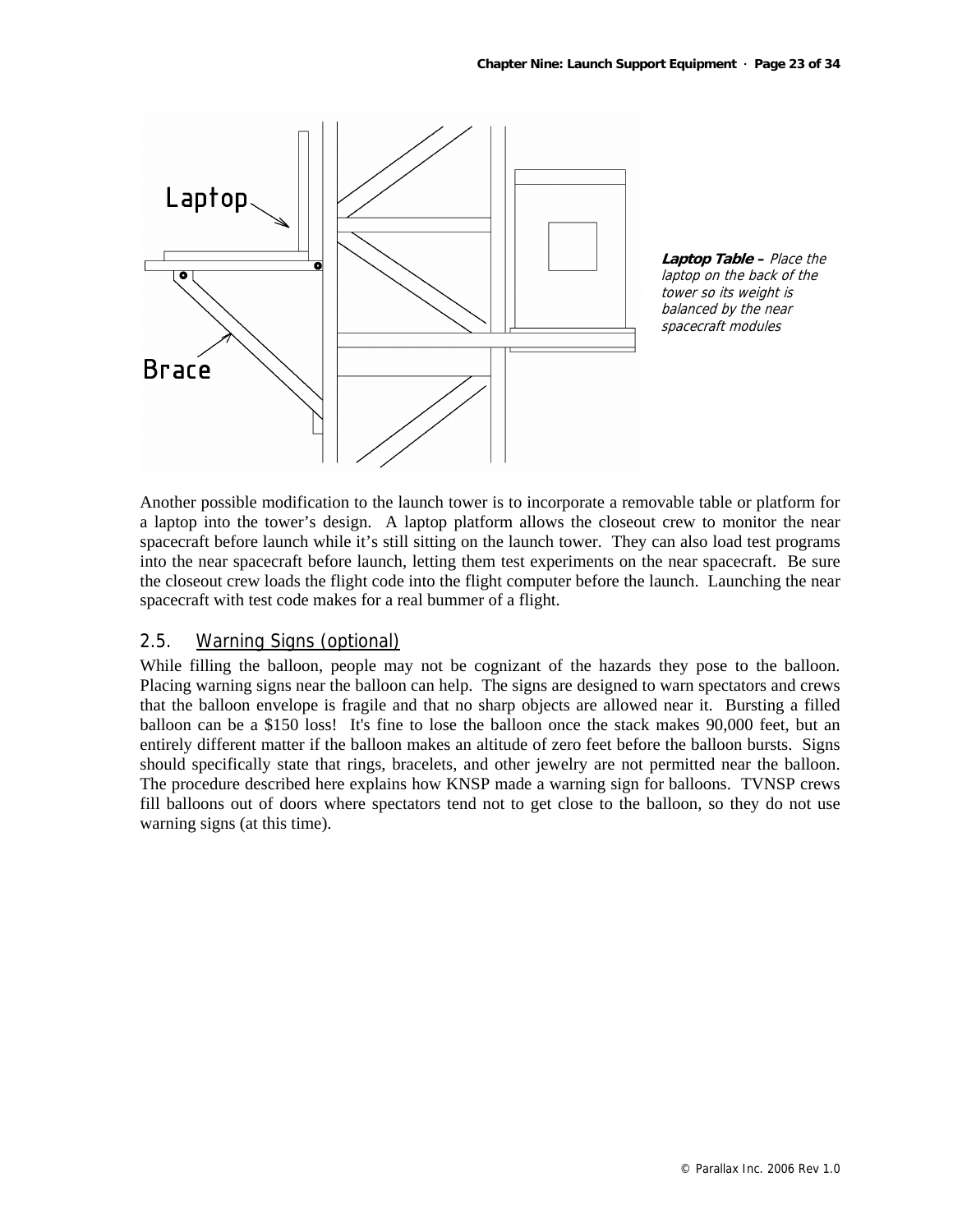

**Warning Sign –**"Caution – Balloon Filling in Progress. No sharp edges including rings and bracelets allowed near the balloon. Wear cotton gloves before handling balloon or lift line."

#### 2.5.1. Materials

- $\bullet$   $\frac{3}{4}$ " square pine trim
- 1/8" plywood door skin or masonite
- Light duty steel chain
- #6-32 mounting hardware
- Fluorescent paper
- Laminator

#### 2.5.2. Procedure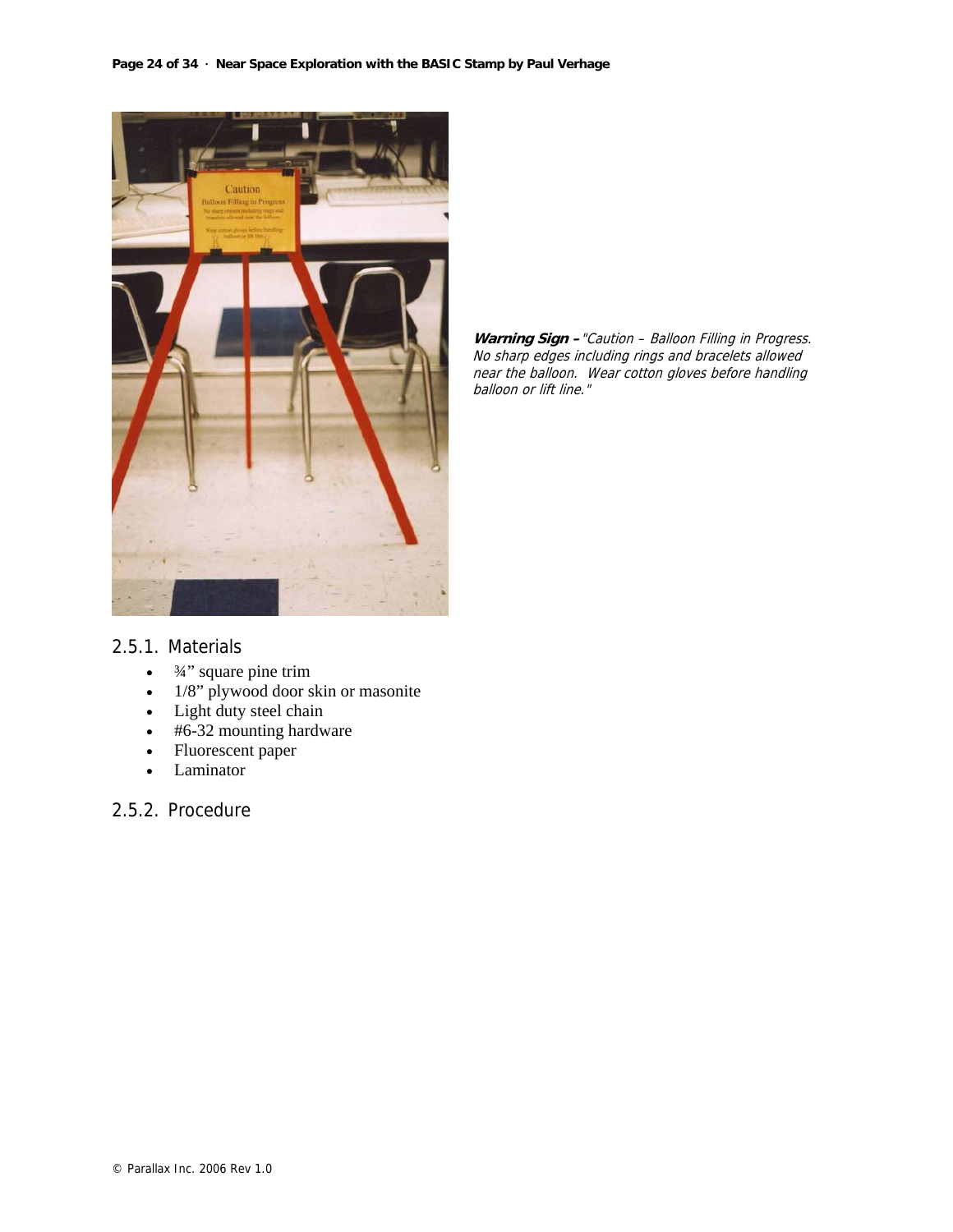

√ Cut three pieces of pine to a length of four feet (legs)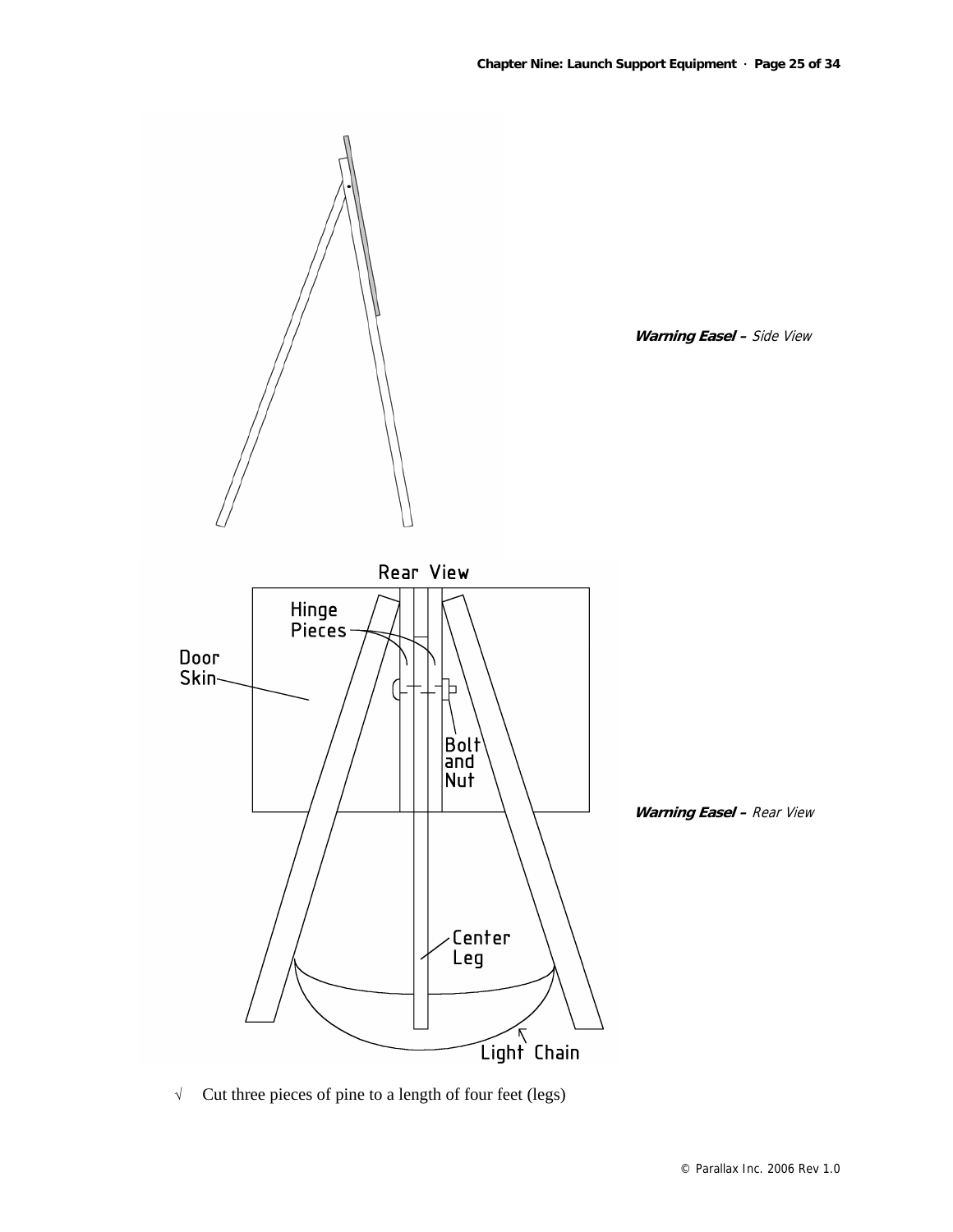- $\sqrt{\phantom{a}}$  Cut two pieces of pine to a length of 12 inches (hinge pieces)
- $\sqrt{\phantom{a}}$  Cut a piece of door skin into a triangle about 12 inches high and 18 inches wide (easel face)
- $\sqrt{\phantom{a}}$  Clamp two of the legs to the sides of the door skin so that they spread out at a 30-degree angle
- $\sqrt{\phantom{a}}$  Find the center line of the door skin
- $\sqrt{\phantom{a}}$  Clamp the hinges to both sides of the third leg with their tops flush
- $\sqrt{\phantom{a}}$  Mark about 1-1/2 inches below their top
- √ Drill a hole through the hinges and center leg
- $\sqrt{\phantom{a}}$  Run a #6-32 bolt, washers, and nut through the hinge and third leg
- $\sqrt{\phantom{a}}$  Clamp to the two hinges and third leg to the center line of the door skin, with hinge pieces extending about three inches above top of the easel face
- √ Verify the third leg can swing out from the door skin
- $\sqrt{\phantom{a}}$  Glue and screw the two side legs and the hinges to the door skin
- $\sqrt{\phantom{a}}$  Cut a length of pine trim to a length equal to the bottom width of the door skin
- √ Glue and screw the pine to the bottom of the door skin
- √ Bolt the chain to the legs, near their bottom, to keep them from spreading out too far
- $\sqrt{\phantom{a}}$  With a word processor, make a warning sign
- √ Print the sign on fluorescent paper
- √ Laminate the sign for durability
- $\sqrt{\phantom{a}}$  Clamp the sign to the folding easel

# **Good To Know - Lapse Rates, Dew Points, And A Stable Atmosphere**

A less dense item floats in a denser medium because it displaces less weight than the same volume of the medium. A warm parcel of air in the atmosphere is less dense than the colder air surrounding it. The buoyancy of warm air keeps it floating (rising) as long as the air parcel remains warmer than the air surrounding it, as can be seen with hot air balloons.

The troposphere is not heated by its exposure to the Sun, but instead by its contact with the ground. As a result, the troposphere cools with increasing altitude. The amount the air temperature changes per change in altitude is called the lapse rate. At the same time the buoyant air parcel rises, the atmospheric pressure around it is lowering. The lowering air pressure forces the air parcel to expand. The Ideal Gas Law<sup>B</sup> states that the temperature of an adiabatic parcel of air lowers as its pressure exerted on it lowers. The term adiabatic means that no matter or energy enters the air parcel. While not strictly true for an air parcel, it is close enough to adiabatic for our needs.

Now add another factor to the change in temperature of our buoyant (and expanding) parcel of air, phase change. Does it take the same amount of energy to raise the temperature of a volume of water by two degrees Celsius from 94° to 96° C as it takes to raise the temperature of the same volume of water by two degrees Celsius from 96° to 98° C? The answer is yes, or close enough for our purposes. How about raising the temperature of the same volume of water by two degrees Celsius from 99° to 101° C. Does it take the same amount of energy as in the last two examples? The answer is a definite no. The volume of water remained in the liquid phase in the first question, but changed phases in the second question. Water cannot remain a liquid at  $101^{\circ}$  (this is an ideal example)<sup>C</sup> without the water molecules first gaining enough energy to break free of each other (to go from a liquid to a gas). The energy required to change the phase of any liquid to a vapor is called the heat of vaporization. What happens to this energy after water changes phases? It's stored in the motion of the water molecules. Until the water molecules in the water vapor slow down enough to begin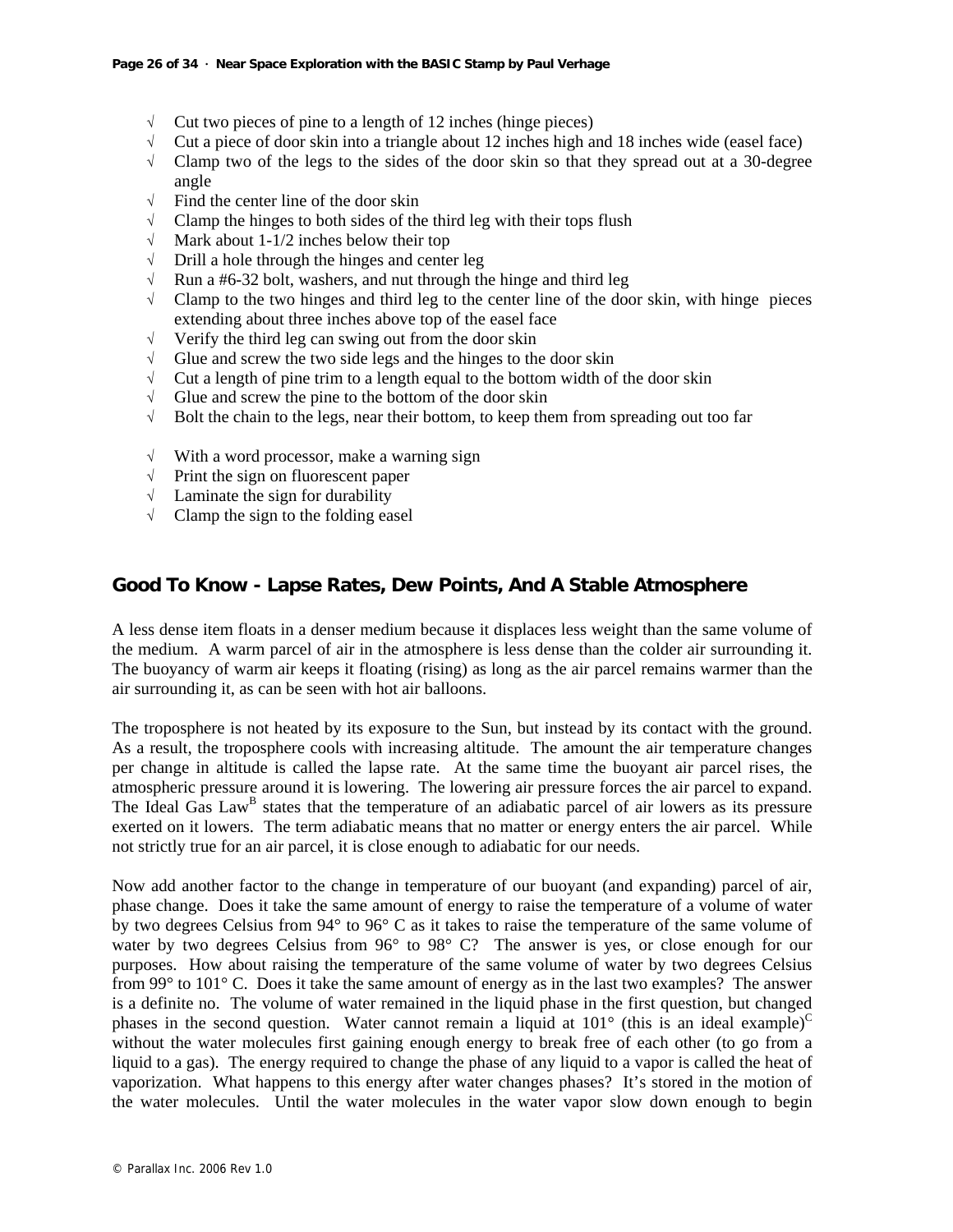sticking together to form a liquid, the energy required to vaporize the liquid remains trapped in the kinetic energy of the water molecules. Note that the water vapor is an invisible gas and not the whitecolored steam coming from a boiling teakettle.

Keeping this in mind, what happens when water vapor in the atmosphere changes phase from a gas to a liquid? First we begin to see what was invisible water molecules begin to appear as tiny droplets of liquid water. Since these droplets grow large enough to Rayleigh scatter all wavelengths of visible light, the droplets appear to be white when seen in a large enough quantity. A large enough quantity of water droplets is called a cloud. The second noticeable change is that energy trapped in the kinetic energy of the water molecules in the vapor phase becomes available to warm the air. Remember that the water molecules "absorbed" enough energy to change phases. Now that this energy is no longer needed to maintain the vapor phase of water it has to go somewhere, since energy, like mass, cannot be created or destroyed. As a result the energy is released and heats the surrounding air. The energy released when vapor condenses to form a liquid is called the latent heat.

So now our picture looks like this. The Sun shines on the ground, warming it up. The air in contact with the ground also begins to warm up. A warm air parcel containing water vapor begins rising because it is warmer than the air surrounding it. As the air parcel rises it expands and cools. As long as the air parcel remains warmer than the surround air, it continues rising and cooling until its dew point is reached. At this point, the water molecules begin changing phase from a gas to a liquid. As the water molecules change phase they warm the air parcel. The air parcel continues cooling as it rises, but not as quickly as before the water began condensing. This process is most effective on spring afternoons, when the ground is warming from the increasing hours of sunlight and the air aloft is still chilly from the winter. The Sun's light only warms the very top layer of ground, but that's enough to warm the air.

In a stable atmosphere, any air parcel that becomes a bit warmer than the surrounding air will only rise a short altitude before cooling down enough to stop being buoyant. A stable atmosphere has little vertical mixing and if it has clouds, they tend to be stratoform types. In an unstable atmosphere, any air parcel that becomes a bit warmer than the surrounding air will continue rising because it never cools enough to stop being buoyant. An unstable atmosphere has lots of vertical mixing and if it has clouds, they tend to be cumuliform types.

Just to add unnecessary complication, but to be excruciatingly correct, regardless of their temperature, water molecules in the air are always changing from the liquid to the gas phase and back again. At lower temperatures more water molecules transition from a gas to a liquid than transition from a liquid to a gas. But for our purposes, water molecules begin condensing from a vapor a liquid once the temperature drops below the dew point of the gas. The dew point by the way depends on the amount of water vapor dissolved in the atmosphere. Dissolved? Yes, gases can dissolve into each other just as metals are dissolved into each other in an alloy.

The decrease in atmospheric density and pressure ideally follows a simple rate of a 50% change in pressure with every 18,000-foot change in altitude. As a result the temperature of a buoyant air parcel decreases at a fixed rate for every fixed increase in altitude. However, because of the change in phase when the temperature of the air parcel drops below its dew point, there are two lapse rates. Since the air parcel is nearly isolated from the surrounding air, we can refer to these lapse rates as being adiabatic. The lapse rate for an air parcel at a temperature above its dew point is called the dry adiabatic lapse rate. The lapse rate for the same air parcel once its temperature is below its dew point is called the moist adiabatic lapse rate.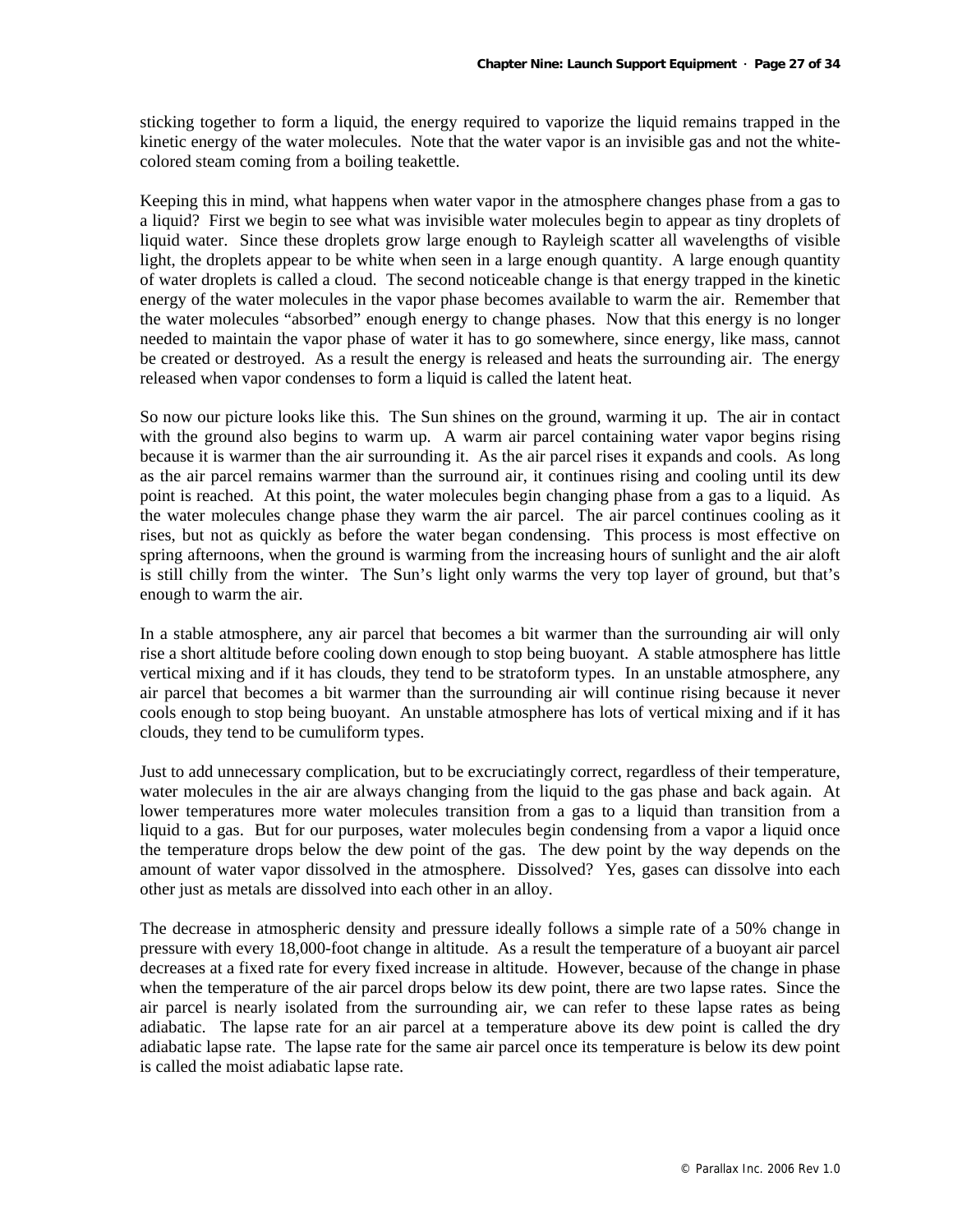The dry adiabatic lapse rate is 5.4° F per 1000 feet and the moist adiabatic lapse rate is between 20 and 40 F per 1000 feet. For those practicing to use the metric system, the dry adiabatic lapse rate is 9.80 C per kilometer (close enough to 100 per kilometer) and the moist adiabatic lapse rate is between 40 and 70 C per kilometer.

#### **Determining Lapse Rates From Environmental Sounders**

After processing air temperature and altitude data from a near space flight, create a new column for the lapse rate at each recorded altitude. Take the air temperature at a given altitude and subtract the air temperature in the previous record. Divide the change in air temperate by the change in altitude between the two records. Since the lapse rate is given in units of 1000 feet, multiple the results of the previous division by 1000. The equation in each cell looks like this

$$
(+D4 - D5) / (+G4 - G5) * 1000
$$

Where:

 The D column is the altitude in feet column The G column is the air temperature in degrees F

Note: Graphing the lapse rate in the troposphere is more important than in the stratosphere.

Create graph of lapse rate and altitude. Place the altitude in feet in the vertical column and the lapse rate for each altitude in the horizontal column. Label the graph as the Lapse Rate for that particular flight. One thing you'll notice is that the lapse rate is negative in the troposphere and positive in the stratosphere (if calculated there). If you don't observe this, then you've done something wrong in making your graph. You'll also notice that there are a lot of zigzags in the graph. It's not as smooth as we would like. Part if this is due to the fact that the atmosphere really is messy. But it's also due to the fact that the temperature sensor and GPS altitude have errors that are constantly varying in direction and magnitude.



So far, so good. But with this graph you can also determine of the if the atmosphere is stable or not. Determine at what attitude the air temperature drops below the dew point. This can be determined by a report from the National Weather Service at the time of launch. You can also determine the dew point at launch yourself with a sling psychrometer. See the next section for directions for making a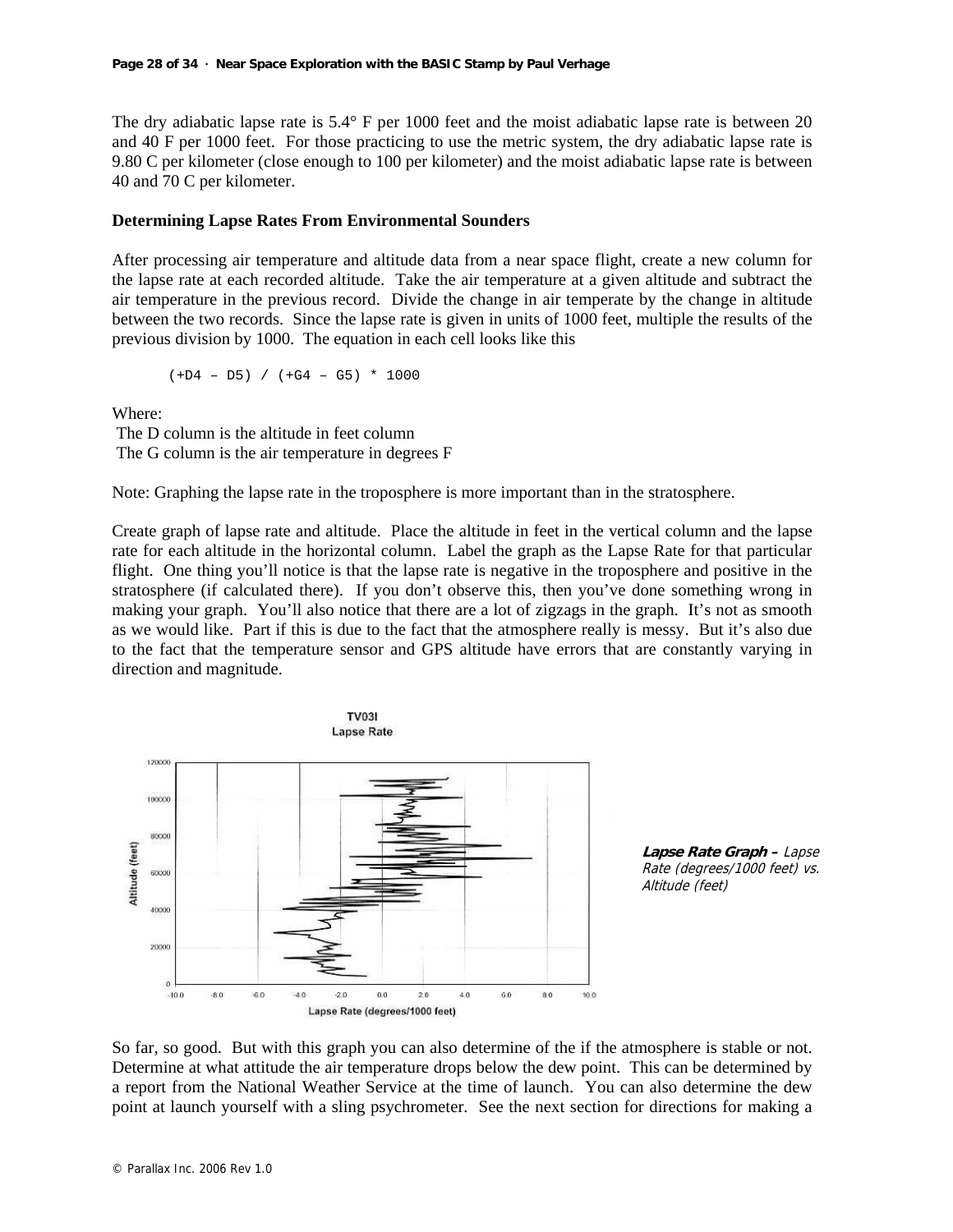sling psychrometer and how to use it to determining dew points. Once you have the dew point, insert a new column to the spreadsheet, called the Ideal Lapse Rate. This column has one of two numbers in it, either 5.4 or 3 (the average of the moist adiabatic lapse rates). Put a 5.4 in the column where the row has an air temperature above the dew point and a 3 into the column with a row with an air temperature below the dew point. Now update the Lapse Rate graph with a second series, the Ideal Lapse Rate column and only plot it to the tropopause. Use a different color or different line style for the two lapse rate columns. Now print this graph.



When the ideal lapse rate is smaller (more negative) than the lapse rate calculated from flight data, the atmosphere is stable at that altitude. When the ideal lapse rate is greater (more positive) than the calculated lapse rate, then the atmosphere is unstable at that altitude. So in the example above, the atmosphere is stable until an altitude of around 8,000 feet when the dew point is 65° F.

#### **Making a Sling Psychrometer**

The sling psychrometer is an instrument for determining the atmosphere's properties in regards to water. Specifically, measurements of humidity and dew point are determined with the sling psychrometer. If a current weather report is not available, then use a sling psychrometer determines the dew point at the time and location of launch. The author has used the design given in this section for a home weather station.

#### **Theory of Operation**

Energy is required to evaporate water. That energy can come from an object that the water is sitting on when it evaporates. So a thermometer bulb covered in evaporating water indicates a lower temperature when compared to a dry thermometer bulb because the heat of vaporization required evaporating the water is coming from the thermometer. The amount of cooling depends on a combination of how much heat flows out of the thermometer bulb into evaporating water and how much heat is flowing into the bulb from the surrounding air. How fast water evaporates from the bulb depends on the air temperature and the amount of water dissolved in the air (called the absolute humidity and given in units of grams of water per kilogram of air). The maximum amount of water that can be dissolved into the air depends on the atmosphere's temperature. The ratio of the maximum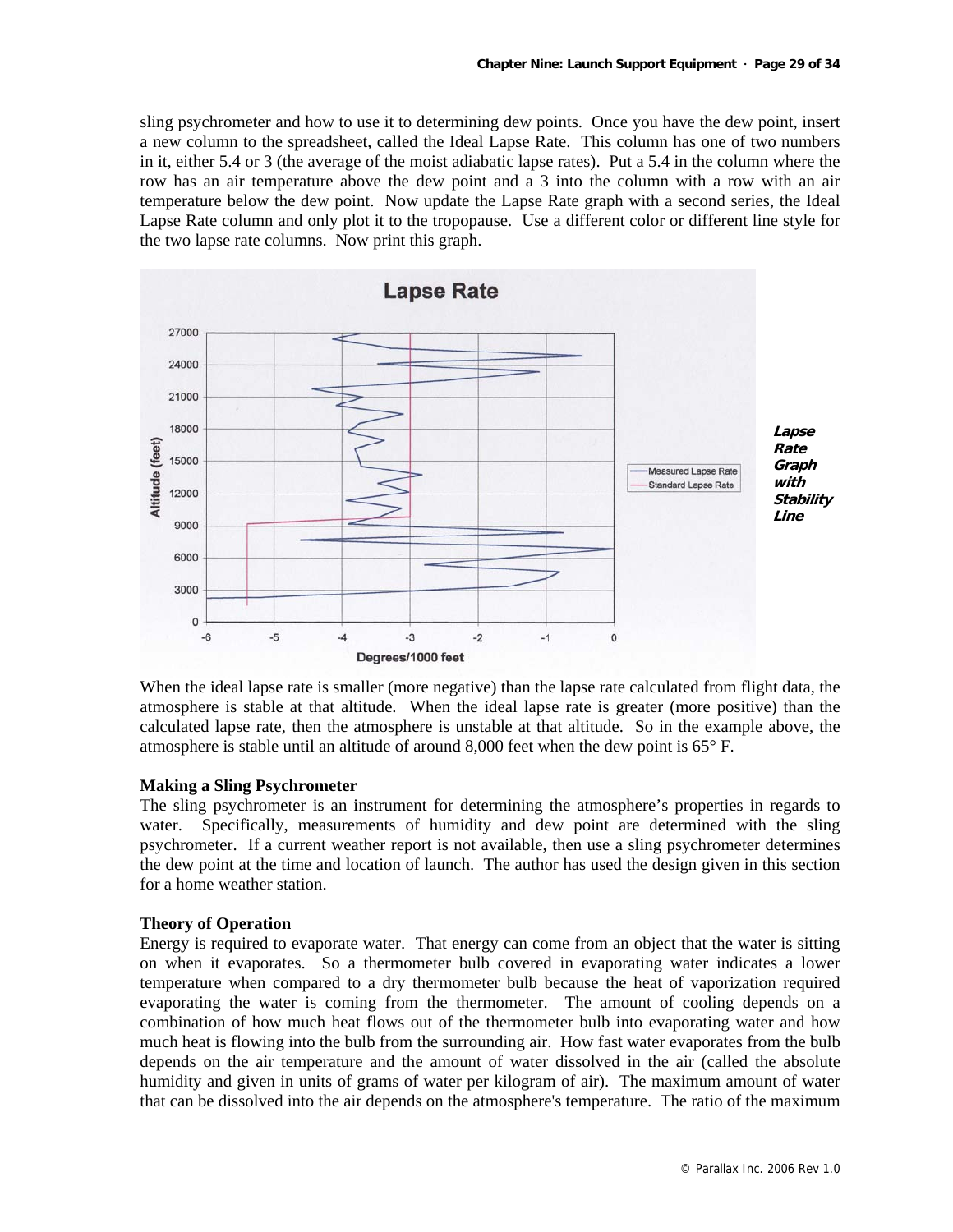amount possible to the current absolute humidity is the relative humidity. If the absolute humidity doesn't change, then as the air temperate rises, the relative humidity decreases and as air temperate drops, the relative humidity increases. The temperature at which the air can hold no more water than is currently dissolved in the air is called the dew point. Ideally, at the dew point, condensation becomes visible on cars and grass. In reality, dew usually appears at temperatures above the dew point because of the presence of condensation nuclei. Of course if the dew point is below the freezing point of water, then you don't get dew, but frost instead.

The sling psychrometer<sup>D</sup> consists of two thermometers mounted in close proximity. One is exposed to the air while the other one is covered in evaporating water. The sling psychrometer swings to force air to pass over the thermometer bulbs. The temperatures of the two thermometers are referred to as the dry bulb temperature and the wet bulb temperature. Columns on a table determine the dew point and relative humidity of the air by comparing the dry bulb temperature to the difference between the dry bulb and wet bulb measurements.



**Completed Sling Psychrometer**

#### **Materials**

Two small thermometers<sup>E</sup>

Or

- Two garden thermometers $F$
- A base (use either a thick plastic or model aircraft plywood)
- Short length of shoelace
- Cotton thread
- $\frac{1}{4}$ -20 bolt, 5 to 6 inches long
- Brass or aluminum tubing, large enough to cover the bolt without binding
- $\frac{1}{4}$ -20 nut
- Three  $\frac{1}{4}$ -20 washers
- $\frac{1}{4}$ -20 acorn nut
- 4-40 hardware for bolting the thermometers to the base, include lock washers

#### **Construction**

You have two choices here. Either the thermometers can be mounted side by side or on opposite sides of the psychrometer base. However, keep in mind the following. The handle needs to be mounted to the top of the base. The handle is used to swing the psychrometer. Also, the thermometer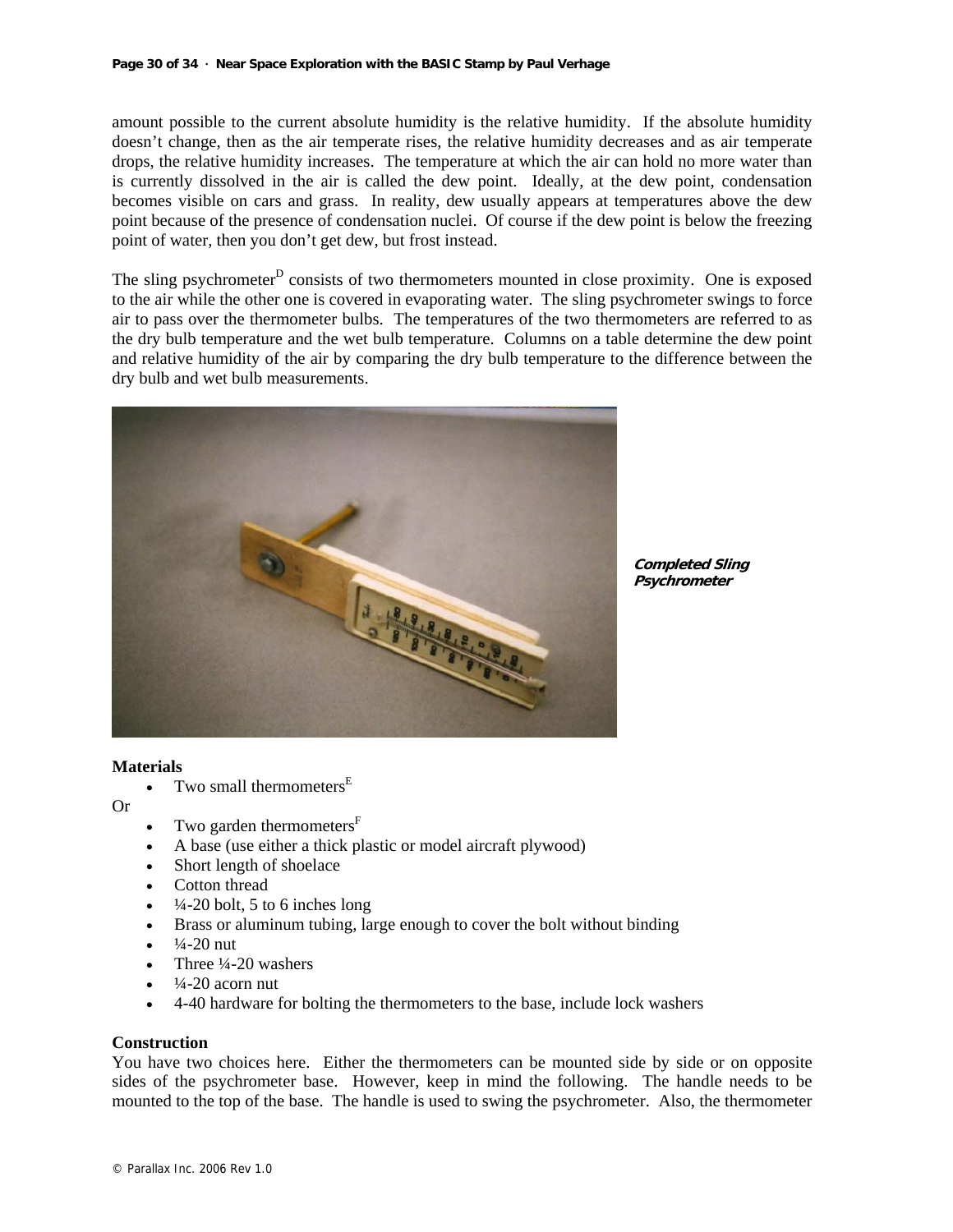to become the wet bulb must be mounted such that its bulb extends beyond the base on the side opposite from the handle.



#### **Handle**

- $\sqrt{\phantom{a}}$  Lay the thermometers on the material chosen to be the base
- $\sqrt{\frac{1}{\pi}}$  Determine the position of the bolt handle and the thermometers  $\sqrt{\frac{1}{\pi}}$  Drill a hold for the 44-20 bolt
- Drill a hold for the ¼-20 bolt
- √ Attach the bolt to the base with washers and a nut
- √ Attach the acorn nut to the end of the bolt and measure the open space between the bottom nut and the base of the acorn nut
- $\sqrt{\phantom{a}}$  Cut the aluminum or brass tubing to this length
- $\sqrt{\phantom{a}}$  Remove the acorn nut and slide the tubing over the exposed threads of the  $\frac{1}{4}$ -20 bolt
- √ Place a washer over the end of the tubing and screw on the acorn nut Note: The acorn nut will tighten enough against the tubing to keep it from spinning because the tubing is too long
- √ Estimate how much the tubing needs to be shortened before it can spin freely around the bolt
- √ Remove the tubing and shorten it
- $\sqrt{\phantom{a}}$  Test the fit again

Note: You want the tubing just short enough that the tube can spin when the acorn nut is tightly screwed to the bolt, but without bolt threads or metal edges exposed. The tubing forms a comfortable grip for the sling psychrometer without exposing your hands to rapidly spinning sharp metal edges.

√ Cut the tubing again if necessary

#### **Thermometers**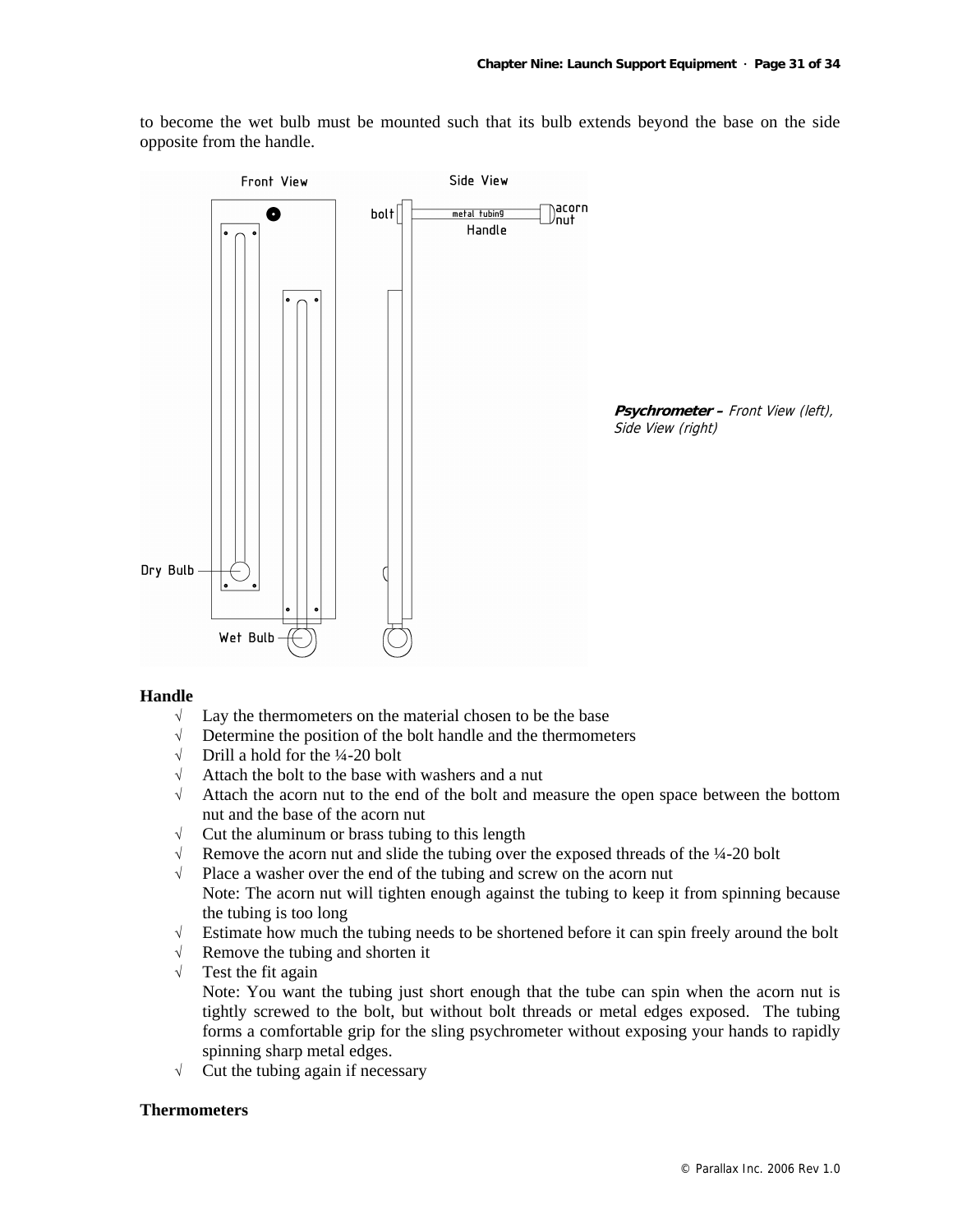Remember that the thermometer to become the wet bulb must be mounted such that its bulb extends beyond the base. However, do not extend the thermometer bulb much beyond the base, just enough to expose the bulb.

- $\sqrt{\phantom{a}}$  Carefully drill 4-40 holes in the thermometer bodies to mount the thermometers securely to the psychrometer base
- √ Use bolts and lock washers to ensure the thermometers are securely mounted Note: You want to ensure the thermometers do not go flying away every time you take a measurement
- $\sqrt{\phantom{a}}$  Take the sling psychrometer outside and spin it a few minutes

Note: Keep people and important possessions away from the potential ballistic trajectory of a thermometer when swinging the sling psychrometer for the first time

- $\sqrt{\phantom{a}}$  Check the bolts after the test; make sure they're still tight
- $\sqrt{\phantom{a}}$  Use the short length of cotton shoelace to cover the wet bulb like a sock
- √ Use the cotton thread to tie the lace above and below the bulb.
- $\sqrt{\phantom{a}}$  If the bulbs do not indicate the same temperature, then write on the sling psychrometer the correction needed.

#### **Using The Psychrometer**

- √ Soak just the cotton lace of the wet bulb; do not get the dry bulb wet.
- √ Spin the sling psychrometer for a few minutes
- Note: After a few minutes the maximum difference between the wet and dry bulb should occur
- √ Record the dry bulb temperature and the difference between the dry and wet bulbs Note: This difference is called the wet bulb depression.
- √ Use the table below to determine the relative humidity and dew point

In this table, the dry bulb reading is found in the vertical column on the left, while the wet bulb depression is found in the row on the top. Cross-reference the row and column and you'll find two numbers. The first number is the dew point and the second number is the relative humidity in percent. Record the dew point at the time of launch.

#### **Dew Point Table**<sup>G</sup>

| Air temp. $(F)$ |                | Depression of the wet-bulb thermometer |                  |                |       |       |       |    |    |    |    |    |    |    |
|-----------------|----------------|----------------------------------------|------------------|----------------|-------|-------|-------|----|----|----|----|----|----|----|
|                 |                | 2                                      | 3                | 4              | 6     | 8     | 10    | 12 | 14 | 16 | 18 | 20 | 25 | 30 |
| $\overline{0}$  | $-7'$          | $-20$                                  |                  |                |       |       |       |    |    |    |    |    |    |    |
| 5               | $-1$           | $-9$                                   | $-24$            |                |       |       |       |    |    |    |    |    |    |    |
| 10              | 5 <sup>1</sup> | $-2$                                   | $-10$            | $-27$          |       |       |       |    |    |    |    |    |    |    |
| 15              | 11             | 6                                      | $\boldsymbol{0}$ | $-9$           |       |       |       |    |    |    |    |    |    |    |
| 20              | 16             | 12                                     | 8                | $\overline{2}$ | $-21$ |       |       |    |    |    |    |    |    |    |
| 25              | 22             | 19                                     | 15               | 10             | $-3$  | $-15$ |       |    |    |    |    |    |    |    |
| 30              | 27             | 25                                     | 21               | 18             | 8     | $-7$  |       |    |    |    |    |    |    |    |
| 35              | 33             | 30                                     | 28               | 25             | 17    | 7     | $-11$ |    |    |    |    |    |    |    |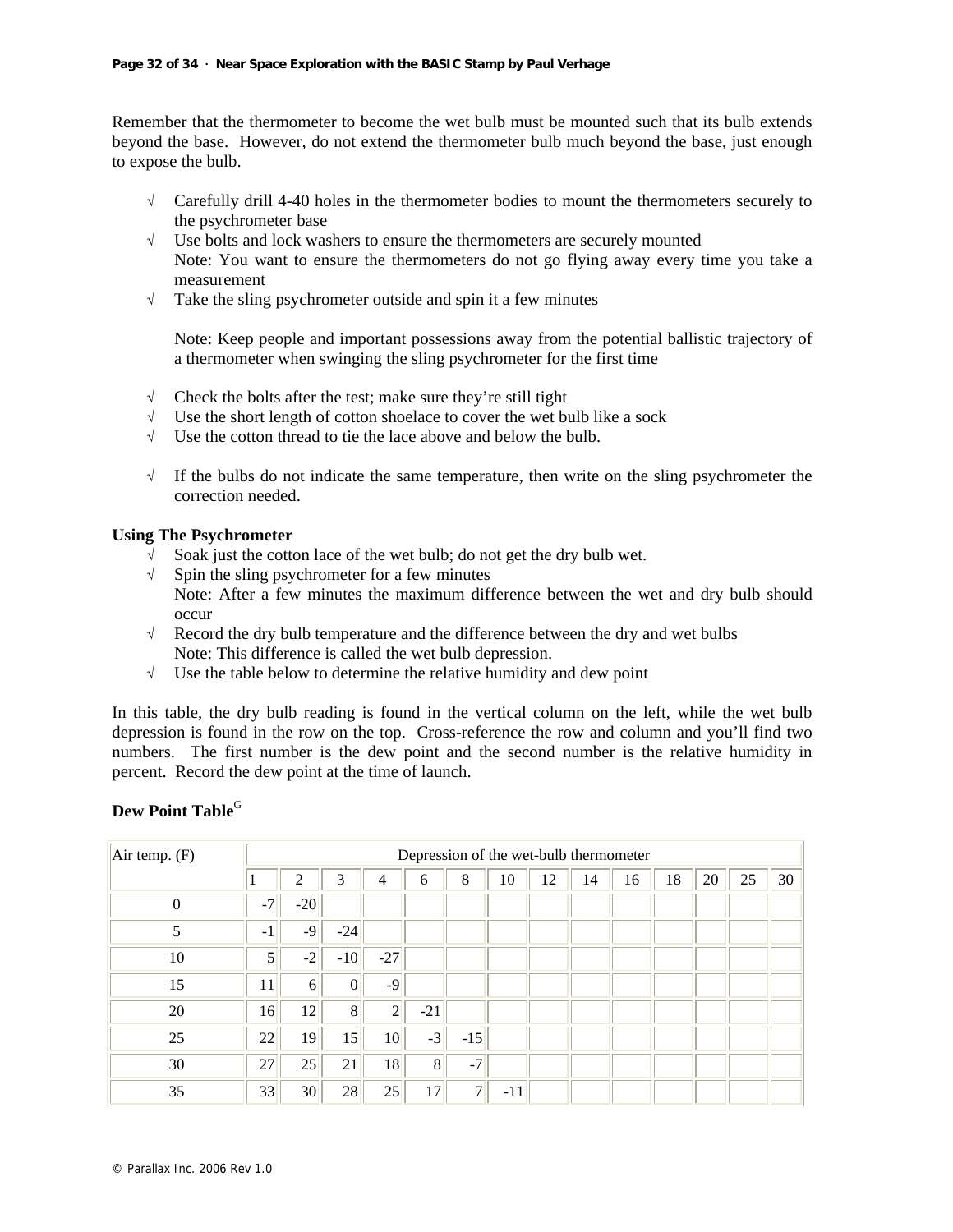| 40  | 38 | 35 | 33 | 30 <sup>°</sup> | 25 | 18 | $\overline{7}$ | $-14$          |       |       |       |      |       |      |
|-----|----|----|----|-----------------|----|----|----------------|----------------|-------|-------|-------|------|-------|------|
| 45  | 43 | 41 | 38 | 36              | 31 | 25 | 18             | $\overline{7}$ | $-14$ |       |       |      |       |      |
| 50  | 48 | 46 | 44 | 42              | 37 | 32 | 26             | 18             | 8     | $-13$ |       |      |       |      |
| 55  | 53 | 51 | 50 | 48              | 43 | 38 | 33             | 27             | 20    | 9     | $-12$ |      |       |      |
| 60  | 58 | 57 | 55 | 53              | 49 | 45 | 40             | 35             | 29    | 21    | 11    | $-8$ |       |      |
| 65  | 63 | 62 | 60 | 59              | 55 | 51 | 47             | 42             | 37    | 31    | 24    | 14   |       |      |
| 70  | 69 | 67 | 65 | 64              | 61 | 57 | 53             | 49             | 44    | 39    | 33    | 26   | $-11$ |      |
| 75  | 74 | 72 | 71 | 69              | 66 | 63 | 59             | 55             | 51    | 47    | 42    | 36   | 15    |      |
| 80  | 79 | 77 | 76 | 74              | 72 | 68 | 65             | 62             | 58    | 54    | 50    | 44   | 28    | $-7$ |
| 85  | 84 | 82 | 81 | 80              | 77 | 74 | 71             | 68             | 64    | 61    | 57    | 52   | 39    | 19   |
| 90  | 89 | 87 | 86 | 85              | 82 | 79 | 76             | 73             | 70    | 67    | 63    | 59   | 48    | 32   |
| 95  | 94 | 93 | 91 | 90              | 87 | 85 | 82             | 79             | 76    | 73    | 70    | 66   | 56    | 43   |
| 100 | 99 | 98 | 96 | 95              | 93 | 90 | 87             | 85             | 82    | 79    | 76    | 72   | 63    | 52   |

#### **Example**

Say you measure a dry bulb temperature of  $70^{\circ}$  F and a wet bulb temperature of  $60^{\circ}$  F.

Subtract the 60 from the 70 to get a wet bulb depression of  $10^{\circ}$  F. Go to the table and find the intersection of the 70° F air temperature row with the 10° F wet bulb depression column. You'll find the numbers 70/56. This indicates the relative humidity is 70% and the dew point is 56° F. The air is holding 70% of the water vapor it can hold at this temperature and if the air temperature drops below 56° F, there will be dew. Note that if the dew point is below 32° F, then there will be no frost until the air temperature drops below the dew point. So if can be below freezing without there being frost. Be sure to add measuring the wet and dry bulb temperatures to your launch checklist (if these measurements are needed).

# **Near Space Humor - Near Space Comix #1**